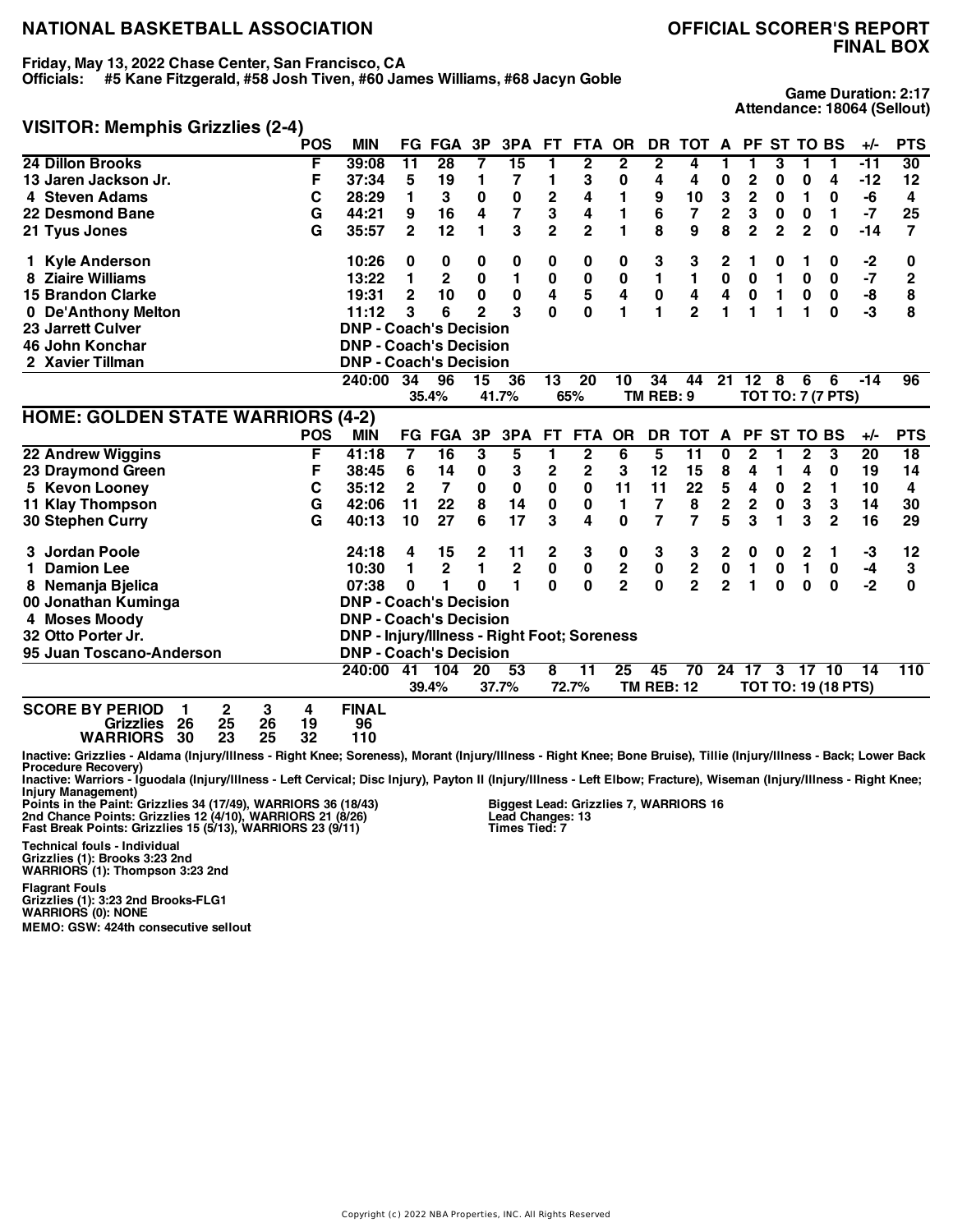### **Friday, May 13, 2022 Chase Center, San Francisco, CA**

**Officials: #5 Kane Fitzgerald, #58 Josh Tiven, #60 James Williams, #68 Jacyn Goble**

## **1st QUARTER ONLY**

**Period Duration: 0:24 Attendance: 18064 (Sellout)**

#### **VISITOR: Memphis Grizzlies**

|                                    | <b>POS</b> | <b>MIN</b>                                         |                | <b>FG FGA</b>  | 3P             | 3PA          | FT.          | FTA          | <b>OR</b>    | DR.            | тот            | $\mathbf{A}$ |                |          | PF ST TO BS  |                          | $+/-$          | <b>PTS</b>      |
|------------------------------------|------------|----------------------------------------------------|----------------|----------------|----------------|--------------|--------------|--------------|--------------|----------------|----------------|--------------|----------------|----------|--------------|--------------------------|----------------|-----------------|
| 24 Dillon Brooks                   | F          | 08:53                                              | 4              | 9              | 3              | 6            | 1.           | $\mathbf 2$  |              | 0              | 1              | 0            | U              | 2        | 0            |                          | -4             | 12              |
| 13 Jaren Jackson Jr.               | F          | 07:14                                              | 0              | 3              | 0              | 1            | 0            | 0            | 0            | 0              | 0              | 0            | 0              | 0        | 0            | 0                        | 0              | 0               |
| 4 Steven Adams                     | C          | 08:53                                              | 1              | 3              | 0              | 0            | 0            | 0            | 0            | 5              | 5              | 0            | 1              | 0        | 1            | 0                        | -4             | $\overline{2}$  |
| 22 Desmond Bane                    | G          | 10:21                                              | 3              | 5              | 1              | 3            | $\bf{0}$     | 0            | $\pmb{0}$    | 1              | 1              | 0            | 0              | 0        | 0            | 0                        | 0              | 7               |
| 21 Tyus Jones                      | G          | 11:07                                              | 0              | $\overline{2}$ | $\mathbf{0}$   | $\bf{0}$     | 0            | 0            | $\bf{0}$     | $\overline{2}$ | $\overline{2}$ | 3            | 0              | $\bf{0}$ | 0            | 0                        | -5             | 0               |
| <b>Kyle Anderson</b>               |            | 04:46                                              | 0              | 0              | 0              | 0            | 0            | 0            | 0            | 1              |                | 0            | 1              | 0        |              | 0                        | -4             | 0               |
| <b>Ziaire Williams</b>             |            | 04:46                                              | 1              | $\mathbf 2$    | $\pmb{0}$      | $\mathbf{1}$ | 0            | $\bf{0}$     | $\pmb{0}$    | 1              | $\mathbf{1}$   | $\pmb{0}$    | $\pmb{0}$      | 1        | $\bf{0}$     | 0                        | $-4$           | $\mathbf{2}$    |
| <b>15 Brandon Clarke</b>           |            | 03:07                                              | 0              | $\overline{2}$ | $\bf{0}$       | $\bf{0}$     | $\pmb{0}$    | $\pmb{0}$    | $\pmb{0}$    | $\pmb{0}$      | $\pmb{0}$      | $\mathbf 2$  | $\pmb{0}$      | $\bf{0}$ | $\bf{0}$     | $\mathbf 0$              | $\pmb{0}$      | 0               |
| 0 De'Anthony Melton                |            | 00:53                                              |                |                |                | 1            | $\mathbf{0}$ | 0            | $\mathbf{0}$ | $\mathbf{0}$   | $\bf{0}$       | 0            | $\bf{0}$       | $\bf{0}$ | $\bf{0}$     | $\bf{0}$                 | $\blacksquare$ | 3               |
| 23 Jarrett Culver                  |            | <b>DNP - Coach's Decision</b>                      |                |                |                |              |              |              |              |                |                |              |                |          |              |                          |                |                 |
| 46 John Konchar                    |            | <b>DNP - Coach's Decision</b>                      |                |                |                |              |              |              |              |                |                |              |                |          |              |                          |                |                 |
| 2 Xavier Tillman                   |            | <b>DNP - Coach's Decision</b>                      |                |                |                |              |              |              |              |                |                |              |                |          |              |                          |                |                 |
|                                    |            | 60:00                                              | 10             | 27             | 5              | $12 \,$      | 1.           | $\mathbf{2}$ |              | 10             | -11            | 5            | $\mathbf{2}$   | 3        | $\mathbf{2}$ |                          | -4             | $\overline{26}$ |
|                                    |            |                                                    |                | 37%            |                | 41.7%        |              | 50%          |              | TM REB: 2      |                |              |                |          |              | <b>TOT TO: 2 (3 PTS)</b> |                |                 |
| <b>HOME: GOLDEN STATE WARRIORS</b> |            |                                                    |                |                |                |              |              |              |              |                |                |              |                |          |              |                          |                |                 |
|                                    | <b>POS</b> | <b>MIN</b>                                         |                | FG FGA         | 3P             | 3PA          | <b>FT</b>    | <b>FTA</b>   | <b>OR</b>    | <b>DR</b>      | <b>TOT</b>     | A            | <b>PF</b>      |          | ST TO BS     |                          | +/-            | <b>PTS</b>      |
| 22 Andrew Wiggins                  | F          | 12:00                                              | 1              | 4              | $\bf{0}$       | 1            | 1            | $\mathbf{2}$ | 0            | $\mathbf{2}$   | $\mathbf{2}$   | 0            | 0              | 0        |              | 0                        | 4              | 3               |
| 23 Draymond Green                  | F          | 08:53                                              | $\overline{2}$ | 4              | 0              |              | 0            | 0            | 0            | 4              | 4              | 3            | 1              | 1        |              | 0                        | 4              | 4               |
| 5 Kevon Looney                     | С          | 09:14                                              | 0              | 3              | $\pmb{0}$      | 0            | $\bf{0}$     | 0            | 5            | 6              | 11             | 1            | 1              | 0        | 1            | $\bf{0}$                 | 8              | 0               |
| <b>11 Klay Thompson</b>            | G          | 09:46                                              | 4              | 5              | 3              | 3            | 0            | $\bf{0}$     | 1            | 1              | $\mathbf 2$    | 0            | $\mathbf 0$    | $\bf{0}$ | 1            | 0                        | 3              | 11              |
| 30 Stephen Curry                   | G          | 11:07                                              | $\overline{2}$ | 6              | $\overline{2}$ | 4            | 0            | 0            | $\bf{0}$     | $\overline{2}$ | $\overline{2}$ | 1            | $\overline{2}$ | $\bf{0}$ |              | 1                        | 5              | 6               |
| Jordan Poole                       |            | 05:53                                              |                | 3              |                | 3            | 0            | 0            | 0            | 0              | 0              |              | 0              | 0        | 0            | 0                        | $-4$           | 3               |
| <b>Damion Lee</b>                  |            | 03:07                                              |                |                |                |              | 0            | 0            | $\mathbf 0$  | 0              | 0              | 0            | 0              | 0        | 1            | 0                        | 0              | 3               |
| 8 Nemanja Bjelica                  |            | <b>DNP - Coach's Decision</b>                      |                |                |                |              |              |              |              |                |                |              |                |          |              |                          |                |                 |
| 00 Jonathan Kuminga                |            | <b>DNP - Coach's Decision</b>                      |                |                |                |              |              |              |              |                |                |              |                |          |              |                          |                |                 |
| 4 Moses Moody                      |            | <b>DNP - Coach's Decision</b>                      |                |                |                |              |              |              |              |                |                |              |                |          |              |                          |                |                 |
| 32 Otto Porter Jr.                 |            | <b>DNP - Injury/Illness - Right Foot; Soreness</b> |                |                |                |              |              |              |              |                |                |              |                |          |              |                          |                |                 |
|                                    |            |                                                    |                |                |                |              |              |              |              |                |                |              |                |          |              |                          |                |                 |
| 95 Juan Toscano-Anderson           |            | <b>DNP - Coach's Decision</b>                      |                |                |                |              |              |              |              |                |                |              |                |          |              |                          |                |                 |
|                                    |            | 60:00                                              | 11             | 26             | $\overline{7}$ | 13           | 1            | $\mathbf{2}$ | 6            | 15             | 21             | 6            | 4              | 1        | 6            |                          | 4              | 30              |
|                                    |            |                                                    |                | 42.3%          |                | 53.8%        |              | 50%          |              | TM REB: 0      |                |              |                |          |              | <b>TOT TO: 6 (9 PTS)</b> |                |                 |

**Grizzlies 26 26**

**WARRIORS 30 30**

Inactive: Grizzlies - Aldama (Injury/Illness - Right Knee; Soreness), Morant (Injury/Illness - Right Knee; Bone Bruise), Tillie (Injury/Illness - Back; Lower Back Procedure Recovery)<br>Inactive: Warriors - Iguodala (Injury/Illness - Left Cervical; Disc Injury), Payton II (Injury/Illness - Left Elbow; Fracture), Wiseman (Injury/Illness - Right Knee;

Injury Management)<br>Points in the Paint: Grizzlies 8 (4/10), WARRIORS 6 (3/11)<br>2nd Chance Points: Grizzlies 2 (1/2), WARRIORS 3 (1/6)<br>Fast Break Points: Grizzlies 5 (2/3), WARRIORS 9 (4/4)

**Biggest Lead: Grizzlies 4, WARRIORS 8 Lead Changes: 3 Times Tied: 1**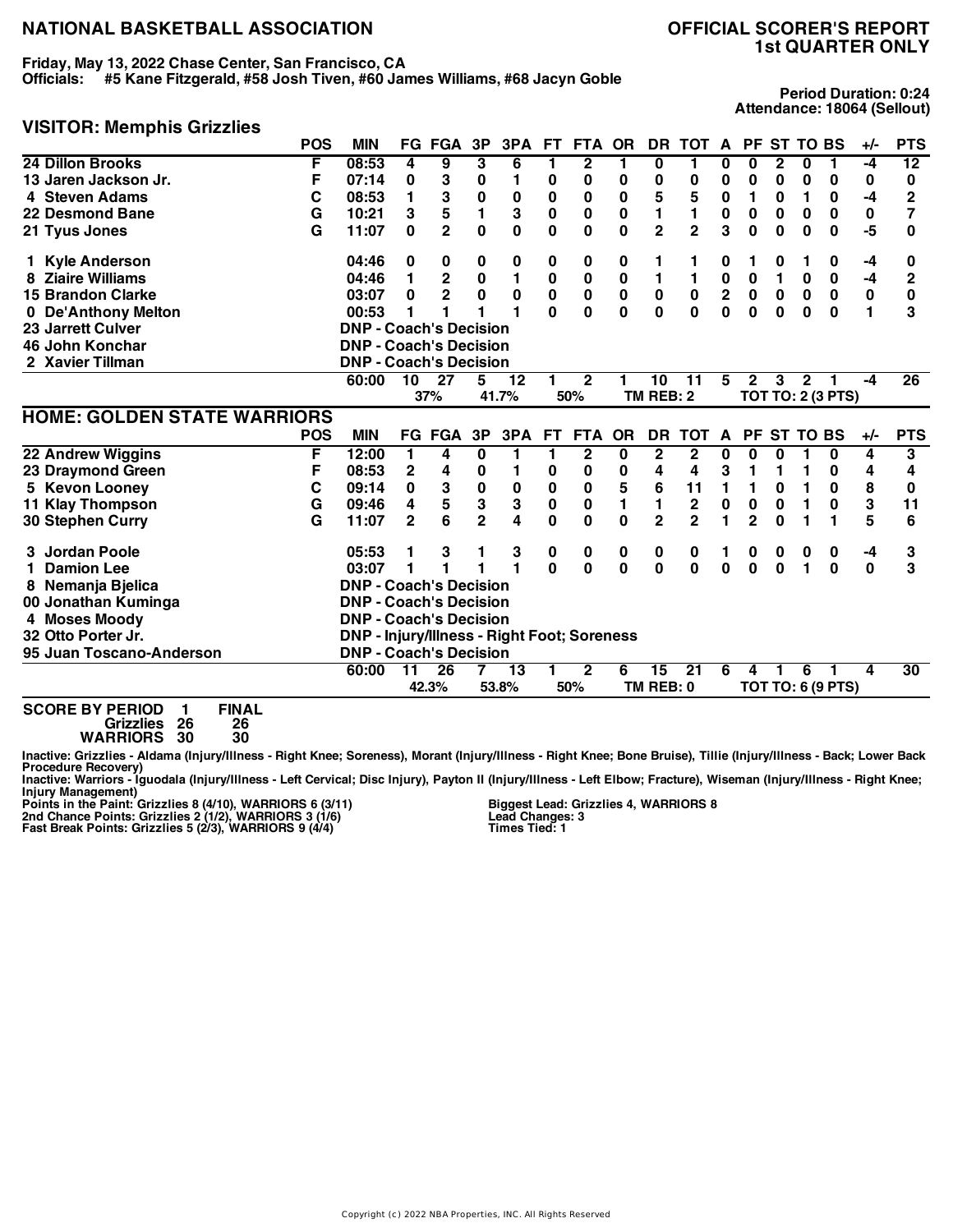**Friday, May 13, 2022 Chase Center, San Francisco, CA**

**Officials: #5 Kane Fitzgerald, #58 Josh Tiven, #60 James Williams, #68 Jacyn Goble**

## **2nd QUARTER ONLY**

**Period Duration: 0:35 Attendance: 18064 (Sellout)**

#### **VISITOR: Memphis Grizzlies**

|                                    | <b>POS</b> | <b>MIN</b>                                         | FG.            | FGA            | 3P                      | 3PA         | FT.                     | <b>FTA</b>              | <b>OR</b>               | DR.             | <b>TOT</b>     | A              |                | <b>PF ST</b> | <b>TO BS</b>    |                          | $+/-$          | <b>PTS</b>      |
|------------------------------------|------------|----------------------------------------------------|----------------|----------------|-------------------------|-------------|-------------------------|-------------------------|-------------------------|-----------------|----------------|----------------|----------------|--------------|-----------------|--------------------------|----------------|-----------------|
| 24 Dillon Brooks                   | F          | 07:48                                              | 2              | 7              | 2                       | 4           | 0                       | 0                       | 0                       | 1               | 1              | U              |                |              | 0               | 0                        | 4              | 6               |
| 13 Jaren Jackson Jr.               | F          | 12:00                                              | 3              | 8              | 0                       | 3           | 1                       | 3                       | 0                       | 2               | 2              | 0              | 1              | 0            | 0               | 3                        | $\mathbf{2}$   | 7               |
| 4 Steven Adams                     | С          | 04:05                                              | 0              | 0              | 0                       | 0           | $\bf{0}$                | 0                       | 0                       | 1               | 1              | 1              | 0              | 0            | 0               | 0                        | 11             | 0               |
| 22 Desmond Bane                    | G          | 12:00                                              | 0              | 3              | 0                       | 1           | $\overline{\mathbf{c}}$ | $\overline{\mathbf{c}}$ | 1                       | 3               | 4              | 1              | $\mathbf 2$    | 0            | 0               | 1                        | $\mathbf 2$    | 2               |
| 21 Tyus Jones                      | G          | 06:43                                              | 1              | $\mathbf{2}$   | 1                       | 1           | 0                       | 0                       | 0                       | 3               | 3              |                | $\bf{0}$       | 1            | 1               | $\bf{0}$                 | 5              | 3               |
| <b>Kyle Anderson</b>               |            | 00:00                                              | 0              | 0              | 0                       | 0           | 0                       | 0                       | 0                       | 0               | 0              | 0              | 0              | 0            | 0               | 0                        | 0              | 0               |
| <b>Ziaire Williams</b>             |            | 04:57                                              | $\bf{0}$       | $\bf{0}$       | $\pmb{0}$               | $\pmb{0}$   | $\pmb{0}$               | $\pmb{0}$               | $\pmb{0}$               | $\pmb{0}$       | $\pmb{0}$      | $\pmb{0}$      | $\pmb{0}$      | $\bf{0}$     | $\bf{0}$        | $\mathbf 0$              | $-2$           | 0               |
| <b>15 Brandon Clarke</b>           |            | 07:55                                              | 1              | 3              | $\bf{0}$                | $\mathbf 0$ | $\overline{\mathbf{2}}$ | $\overline{\mathbf{2}}$ | $\overline{\mathbf{c}}$ | $\mathbf 0$     | $\mathbf 2$    | 1              | 0              | $\bf{0}$     | $\bf{0}$        | 0                        | -9             | 4               |
| 0 De'Anthony Melton                |            | 04:32                                              |                |                |                         |             | $\mathbf{0}$            | $\mathbf 0$             | $\mathbf{0}$            | 1               | 1              | 1              | $\bf{0}$       | 1            | $\bf{0}$        | $\bf{0}$                 | -3             | 3               |
| 23 Jarrett Culver                  |            | <b>DNP - Coach's Decision</b>                      |                |                |                         |             |                         |                         |                         |                 |                |                |                |              |                 |                          |                |                 |
| 46 John Konchar                    |            | <b>DNP - Coach's Decision</b>                      |                |                |                         |             |                         |                         |                         |                 |                |                |                |              |                 |                          |                |                 |
| 2 Xavier Tillman                   |            | <b>DNP - Coach's Decision</b>                      |                |                |                         |             |                         |                         |                         |                 |                |                |                |              |                 |                          |                |                 |
|                                    |            | 60:00                                              | 8              | 24             | 4                       | 10          | 5                       | 7                       | 3                       | 11              | 14             | 5              | 4              | 3            | 1               | 4                        | $\overline{2}$ | $\overline{25}$ |
|                                    |            |                                                    |                | 33.3%          |                         | 40%         |                         | 71.4%                   |                         | TM REB: 0       |                |                |                |              |                 | <b>TOT TO: 1 (2 PTS)</b> |                |                 |
| <b>HOME: GOLDEN STATE WARRIORS</b> |            |                                                    |                |                |                         |             |                         |                         |                         |                 |                |                |                |              |                 |                          |                |                 |
|                                    |            |                                                    |                |                |                         |             |                         |                         |                         |                 |                |                |                |              |                 |                          |                |                 |
|                                    | <b>POS</b> | <b>MIN</b>                                         |                | FG FGA         | 3P                      | 3PA         | <b>FT</b>               | <b>FTA</b>              | <b>OR</b>               | DR              | <b>TOT</b>     | $\mathsf{A}$   | PF             |              | <b>ST TO BS</b> |                          | +/-            | <b>PTS</b>      |
| 22 Andrew Wiggins                  | F          | 08:45                                              | 0              | 4              | 0                       | 1           | 0                       | 0                       | 3                       | 0               | 3              | 0              |                | 0            |                 |                          | 0              | 0               |
| 23 Draymond Green                  | F          | 10:50                                              | 1              | 2              | 0                       | 0           | 2                       | 2                       | 0                       | 4               | 4              | 0              | 1              | 0            |                 | 0                        | 1              | 4               |
| 5 Kevon Looney                     | С          | 05:04                                              | 0              | $\bf{0}$       | $\pmb{0}$               | 0           | $\mathbf 0$             | $\bf{0}$                | $\mathbf 0$             | 1               | 1              | 0              | $\blacksquare$ | 0            | 0               | $\bf{0}$                 | -9             | 0               |
| <b>11 Klay Thompson</b>            | G          | 09:19                                              | $\overline{2}$ | 5              | $\overline{\mathbf{2}}$ | 4           | $\mathbf 0$             | 0                       | $\bf{0}$                | 4               | 4              | 0              | 0              | 0            | 1               | $\bf{0}$                 | $-1$           | 6               |
| <b>30 Stephen Curry</b>            | G          | 08:45                                              | $\overline{2}$ | $\overline{7}$ | 1                       | 3           | 3                       | 4                       | $\bf{0}$                | $\overline{2}$  | $\overline{2}$ | 1.             | $\bf{0}$       | 1            |                 | O                        | $\bf{0}$       | 8               |
| 3 Jordan Poole                     |            | 08:13                                              | 2              | 7              |                         | 5           | 0                       | 1                       | 0                       | 1               |                |                | 0              | 0            | 1               |                          | 3              | 5               |
| <b>Damion Lee</b>                  |            | 03:40                                              | 0              | $\bf{0}$       | 0                       | $\pmb{0}$   | $\pmb{0}$               | 0                       | 1                       | 0               | 1              | $\pmb{0}$      | 1              | 0            | 0               | 0                        | $-5$           | 0               |
| 8 Nemanja Bjelica                  |            | 05:24                                              | 0              |                | ŋ                       |             | O                       | $\bf{0}$                | $\overline{2}$          | $\mathbf 0$     | $\overline{2}$ | $\overline{2}$ | 1              | $\bf{0}$     | 0               | $\bf{0}$                 | 1              | 0               |
| 00 Jonathan Kuminga                |            | <b>DNP - Coach's Decision</b>                      |                |                |                         |             |                         |                         |                         |                 |                |                |                |              |                 |                          |                |                 |
| 4 Moses Moody                      |            | <b>DNP - Coach's Decision</b>                      |                |                |                         |             |                         |                         |                         |                 |                |                |                |              |                 |                          |                |                 |
| 32 Otto Porter Jr.                 |            | <b>DNP - Injury/Illness - Right Foot; Soreness</b> |                |                |                         |             |                         |                         |                         |                 |                |                |                |              |                 |                          |                |                 |
| 95 Juan Toscano-Anderson           |            | <b>DNP - Coach's Decision</b>                      |                |                |                         |             |                         |                         |                         |                 |                |                |                |              |                 |                          |                |                 |
|                                    |            | 60:00                                              | 7              | 26             | 4                       | 14          | 5                       | 7                       | 6                       | $\overline{12}$ | 18             | 4              | 5              | 1            | 5               | $\mathbf{2}$             | $-2$           | $\overline{23}$ |
|                                    |            |                                                    |                | 26.9%          |                         | 28.6%       |                         | 71.4%                   |                         | TM REB: 7       |                |                |                |              |                 | <b>TOT TO: 6 (3 PTS)</b> |                |                 |

**Grizzlies 25 25**

**WARRIORS 23 23**

Inactive: Grizzlies - Aldama (Injury/Illness - Right Knee; Soreness), Morant (Injury/Illness - Right Knee; Bone Bruise), Tillie (Injury/Illness - Back; Lower Back

Procedure Recovery)<br>Inactive: Warriors - Iguodala (Injury/Illness - Left Cervical; Disc Injury), Payton II (Injury/Illness - Left Elbow; Fracture), Wiseman (Injury/Illness - Right Knee;

Injury Management)<br>Points in the Paint: Grizzlies 8 (4/12), WARRIORS 6 (3/10)<br>2nd Chance Points: Grizzlies 3 (1/3), WARRIORS 3 (1/7)<br>Fast Break Points: Grizzlies 7 (2/7), WARRIORS 4 (1/2)

**Technical fouls - Individual**

**Grizzlies (1): Brooks 3:23 2nd WARRIORS (1): Thompson 3:23 2nd**

**Flagrant Fouls Grizzlies (1): 3:23 2nd Brooks-FLG1 WARRIORS (0): NONE**

**Biggest Lead: Grizzlies 7, WARRIORS 9 Lead Changes: 2 Times Tied: 1**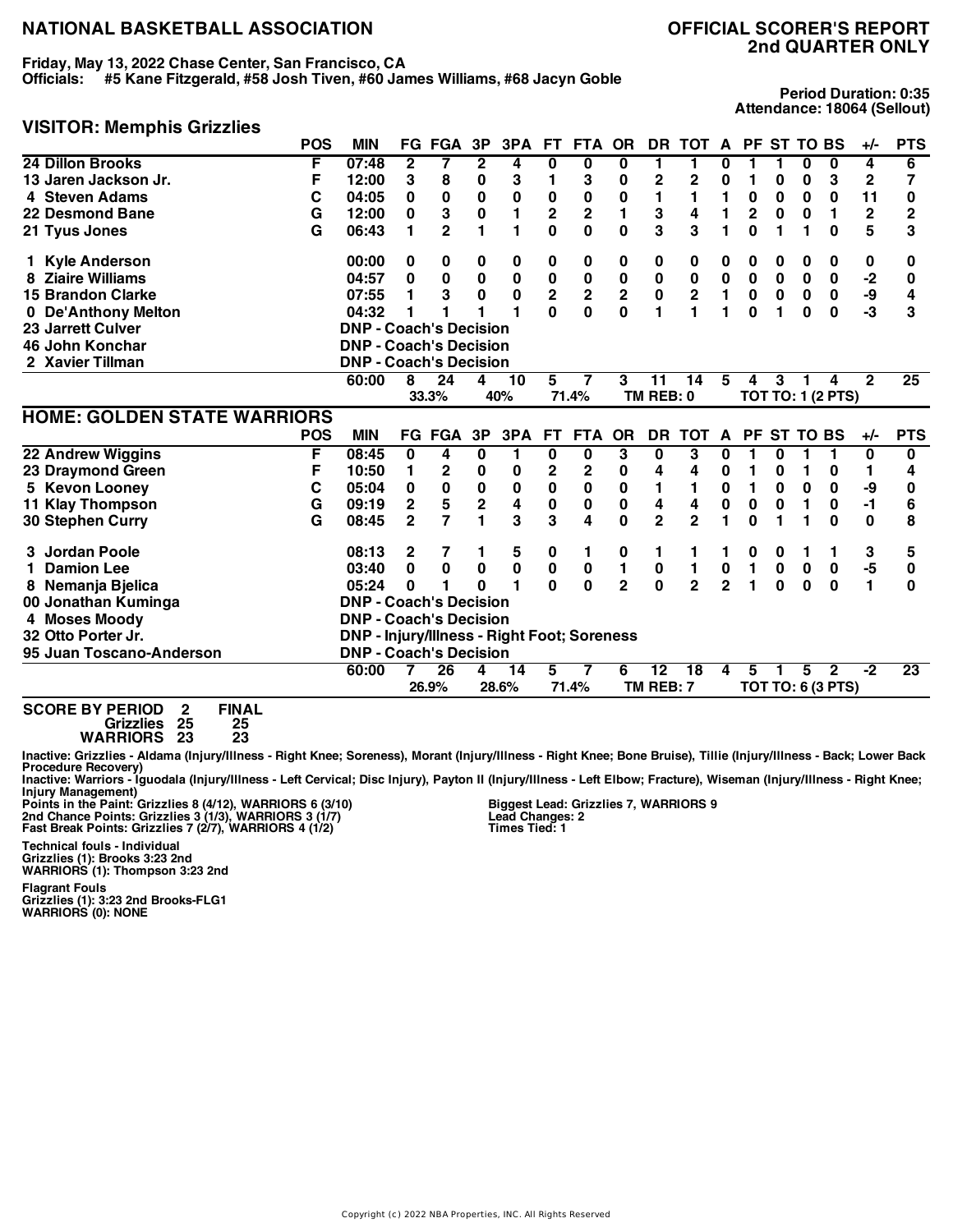### **Friday, May 13, 2022 Chase Center, San Francisco, CA**

**Officials: #5 Kane Fitzgerald, #58 Josh Tiven, #60 James Williams, #68 Jacyn Goble**

### **FIRST HALF**

**Period Duration: 1:03 Attendance: 18064 (Sellout)**

#### **VISITOR: Memphis Grizzlies**

|                                                                                                                             | <b>POS</b> | <b>MIN</b>                                         |                 | <b>FG FGA</b>   | 3P             | 3PA              | <b>FT</b>               | <b>FTA</b>              | <b>OR</b>               | <b>DR</b>               | <b>TOT</b>      | A              |                | <b>PF ST</b> | <b>TO BS</b>            |                            | $+/-$          | <b>PTS</b>      |
|-----------------------------------------------------------------------------------------------------------------------------|------------|----------------------------------------------------|-----------------|-----------------|----------------|------------------|-------------------------|-------------------------|-------------------------|-------------------------|-----------------|----------------|----------------|--------------|-------------------------|----------------------------|----------------|-----------------|
| 24 Dillon Brooks                                                                                                            | F          | 16:41                                              | 6               | $\overline{16}$ | 5              | 10               | 1                       | 2                       | 1                       | 1                       | 2               | 0              |                | 3            | 0                       |                            | 0              | 18              |
| 13 Jaren Jackson Jr.                                                                                                        | F          | 19:14                                              | 3               | 11              | 0              | 4                | 1                       | 3                       | 0                       | 2                       | 2               | 0              | 1              | 0            | 0                       | 3                          | $\mathbf 2$    | 7               |
| 4 Steven Adams                                                                                                              | C          | 12:58                                              | 1               | 3               | 0              | 0                | $\mathbf 0$             | 0                       | $\bf{0}$                | 6                       | 6               | 1              | 1              | 0            | 1                       | 0                          | 7              | $\overline{2}$  |
| 22 Desmond Bane                                                                                                             | G          | 22:21                                              | 3               | 8               | 1              | 4                | $\overline{\mathbf{c}}$ | 2                       | 1                       | 4                       | 5               | 1              | $\overline{2}$ | 0            | $\bf{0}$                | 1                          | $\overline{2}$ | 9               |
| 21 Tyus Jones                                                                                                               | G          | 17:50                                              | 1               | 4               | 1              | 1                | 0                       | 0                       | 0                       | 5                       | 5               | 4              | 0              | 1            | 1                       | $\bf{0}$                   | $\bf{0}$       | 3               |
| 1 Kyle Anderson                                                                                                             |            | 04:46                                              | 0               | 0               | 0              | 0                | 0                       | 0                       | 0                       | 1                       | 1               | 0              | 1              | 0            | 1                       | 0                          | -4             | 0               |
| 8 Ziaire Williams                                                                                                           |            | 09:43                                              | 1               | $\mathbf 2$     | 0              | 1                | $\mathbf 0$             | $\mathbf 0$             | $\bf{0}$                | 1                       | 1               | 0              | 0              | 1            | 0                       | 0                          | -6             | $\overline{2}$  |
| <b>15 Brandon Clarke</b>                                                                                                    |            | 11:02                                              | 1               | 5               | 0              | $\pmb{0}$        | $\overline{\mathbf{2}}$ | $\overline{\mathbf{c}}$ | $\overline{\mathbf{2}}$ | $\pmb{0}$               | $\mathbf 2$     | 3              | $\pmb{0}$      | $\mathbf 0$  | 0                       | $\pmb{0}$                  | -9             | 4               |
| 0 De'Anthony Melton                                                                                                         |            | 05:25                                              | $\overline{2}$  | $\mathbf{2}$    | $\overline{2}$ | $\mathbf{2}$     | $\mathbf{0}$            | 0                       | $\bf{0}$                | 1                       |                 | 1              | $\bf{0}$       | 1            | $\bf{0}$                | $\bf{0}$                   | $-2$           | 6               |
| <b>23 Jarrett Culver</b>                                                                                                    |            | <b>DNP - Coach's Decision</b>                      |                 |                 |                |                  |                         |                         |                         |                         |                 |                |                |              |                         |                            |                |                 |
| 46 John Konchar                                                                                                             |            | <b>DNP - Coach's Decision</b>                      |                 |                 |                |                  |                         |                         |                         |                         |                 |                |                |              |                         |                            |                |                 |
| 2 Xavier Tillman                                                                                                            |            | <b>DNP - Coach's Decision</b>                      |                 |                 |                |                  |                         |                         |                         |                         |                 |                |                |              |                         |                            |                |                 |
|                                                                                                                             |            | 120:00                                             | $\overline{18}$ | $\overline{51}$ | 9              | $\overline{22}$  | 6                       | 9                       | 4                       | $\overline{21}$         | $\overline{25}$ | 10             | 6              | 6            | 3                       | 5                          | $-2$           | $\overline{51}$ |
|                                                                                                                             |            |                                                    |                 | 35.3%           |                | 40.9%            |                         | 66.7%                   |                         | TM REB: 2               |                 |                |                |              |                         | <b>TOT TO: 3 (5 PTS)</b>   |                |                 |
| <b>HOME: GOLDEN STATE WARRIORS</b>                                                                                          |            |                                                    |                 |                 |                |                  |                         |                         |                         |                         |                 |                |                |              |                         |                            |                |                 |
|                                                                                                                             | <b>POS</b> | <b>MIN</b>                                         |                 | <b>FG FGA</b>   | 3P             | 3PA              | <b>FT</b>               | <b>FTA</b>              | <b>OR</b>               | DR.                     | <b>TOT</b>      | A              | PF             | ST           | <b>TO BS</b>            |                            | +/-            | <b>PTS</b>      |
| 22 Andrew Wiggins                                                                                                           | F          | 20:45                                              | 1               | 8               | 0              | $\boldsymbol{2}$ | 1                       | $\boldsymbol{2}$        | 3                       | $\overline{\mathbf{2}}$ | 5               | 0              |                | 0            | 2                       | 1                          | 4              | 3               |
| 23 Draymond Green                                                                                                           | F          | 19:43                                              | 3               | 6               | 0              | 1                | 2                       | $\mathbf 2$             | 0                       | 8                       | 8               | 3              | $\mathbf 2$    | 1            | $\overline{c}$          | 0                          | 5              | 8               |
| 5 Kevon Looney                                                                                                              | С          | 14:18                                              | $\bf{0}$        | 3               | $\pmb{0}$      | $\pmb{0}$        | $\pmb{0}$               | $\bf{0}$                | 5                       | $\overline{\mathbf{z}}$ | 12              | $\blacksquare$ | $\overline{2}$ | $\bf{0}$     | 1                       | 0                          | $-1$           | $\bf{0}$        |
| <b>11 Klay Thompson</b>                                                                                                     | G          | 19:05                                              | 6               | 10              | 5              | 7                | $\pmb{0}$               | 0                       | 1                       | 5                       | 6               | 0              | 0              | 0            | $\overline{\mathbf{c}}$ | $\bf{0}$                   | $\mathbf 2$    | 17              |
| <b>30 Stephen Curry</b>                                                                                                     | G          | 19:52                                              | 4               | 13              | 3              | $\overline{7}$   | 3                       | 4                       | 0                       | 4                       | 4               | $\mathbf 2$    | $\overline{2}$ | 1            | $\overline{2}$          | 1                          | 5              | 14              |
| 3 Jordan Poole                                                                                                              |            | 14:06                                              | 3               | 10              | 2              | 8                | 0                       | 1                       | 0                       | 1                       | 1               | 2              | 0              | 0            | 1                       |                            | -1             | 8               |
| <b>Damion Lee</b>                                                                                                           |            | 06:47                                              | 1               | 1               | 1              | $\blacksquare$   | $\pmb{0}$               | 0                       | 1                       | 0                       | 1               | $\pmb{0}$      | 1              | 0            | $\mathbf{1}$            | $\bf{0}$                   | $-5$           | 3               |
| 8 Nemanja Bjelica                                                                                                           |            | 05:24                                              | 0               | 1               | U              |                  | O                       | $\bf{0}$                | $\overline{2}$          | $\mathbf{0}$            | $\overline{2}$  | $\overline{2}$ | 1              | $\bf{0}$     | $\bf{0}$                | $\bf{0}$                   | 1              | 0               |
| 00 Jonathan Kuminga                                                                                                         |            | <b>DNP - Coach's Decision</b>                      |                 |                 |                |                  |                         |                         |                         |                         |                 |                |                |              |                         |                            |                |                 |
| 4 Moses Moody                                                                                                               |            | <b>DNP - Coach's Decision</b>                      |                 |                 |                |                  |                         |                         |                         |                         |                 |                |                |              |                         |                            |                |                 |
| 32 Otto Porter Jr.                                                                                                          |            | <b>DNP - Injury/Illness - Right Foot; Soreness</b> |                 |                 |                |                  |                         |                         |                         |                         |                 |                |                |              |                         |                            |                |                 |
| 95 Juan Toscano-Anderson                                                                                                    |            | <b>DNP - Coach's Decision</b>                      |                 |                 |                |                  |                         |                         |                         |                         |                 |                |                |              |                         |                            |                |                 |
|                                                                                                                             |            | 120:00                                             | $\overline{18}$ | $\overline{52}$ | 11             | $\overline{27}$  | 6                       | 9                       | 12                      | $\overline{27}$         | 39              | 10             | 9              | $\mathbf{2}$ | 11                      | 3                          | $\mathbf{2}$   | 53              |
|                                                                                                                             |            |                                                    |                 | 34.6%           |                | 40.7%            |                         | 66.7%                   |                         | TM REB: 7               |                 |                |                |              |                         | <b>TOT TO: 12 (12 PTS)</b> |                |                 |
| <b>SCORE BY PERIOD</b><br><b>FINAL</b><br>2<br>1<br>26<br>25<br>51<br><b>Grizzlies</b><br>30<br>23<br>53<br><b>WARRIORS</b> |            |                                                    |                 |                 |                |                  |                         |                         |                         |                         |                 |                |                |              |                         |                            |                |                 |

Inactive: Grizzlies - Aldama (Injury/Illness - Right Knee; Soreness), Morant (Injury/Illness - Right Knee; Bone Bruise), Tillie (Injury/Illness - Back; Lower Back

Procedure Recovery)<br>Inactive: Warriors - Iguodala (Injury/Illness - Left Cervical; Disc Injury), Payton II (Injury/Illness - Left Elbow; Fracture), Wiseman (Injury/Illness - Right Knee;

Injury Management)<br>Points in the Paint: Grizzlies 16 (8/22), WARRIORS 12 (6/21)<br>2nd Chance Points: Grizzlies 5 (2/5), WARRIORS 6 (2/13)

**Fast Break Points: Grizzlies 12 (4/10), WARRIORS 13 (5/6)**

**Technical fouls - Individual Grizzlies (1): Brooks 3:23 2nd WARRIORS (1): Thompson 3:23 2nd**

**Biggest Lead: Grizzlies 7, WARRIORS 9 Lead Changes: 5 Times Tied: 2**

**Flagrant Fouls Grizzlies (1): 3:23 2nd Brooks-FLG1**

**WARRIORS (0): NONE**

Copyright (c) 2022 NBA Properties, INC. All Rights Reserved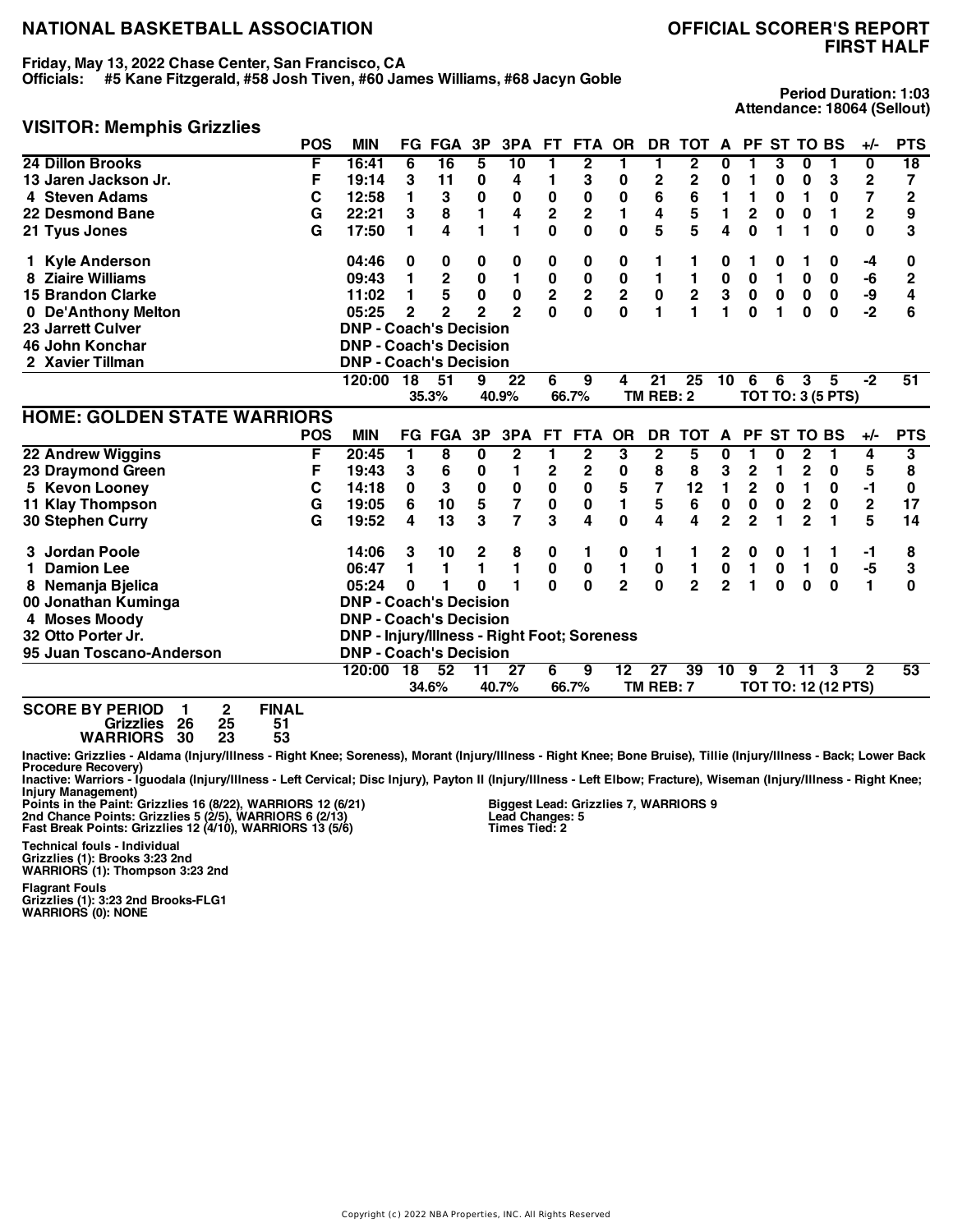**Friday, May 13, 2022 Chase Center, San Francisco, CA**

**Officials: #5 Kane Fitzgerald, #58 Josh Tiven, #60 James Williams, #68 Jacyn Goble**

## **3rd QUARTER ONLY**

**Period Duration: 0:26 Attendance: 18064 (Sellout)**

#### **VISITOR: Memphis Grizzlies**

|                                    | <b>POS</b> | <b>MIN</b>                                         | FG.            | <b>FGA</b>     | 3P                      | 3PA            | FT.                     | <b>FTA</b>              | <b>OR</b>      | DR.            | <b>TOT</b>              | $\mathbf{A}$   |                |             | PF ST TO BS  |                          | $+/-$          | <b>PTS</b>              |
|------------------------------------|------------|----------------------------------------------------|----------------|----------------|-------------------------|----------------|-------------------------|-------------------------|----------------|----------------|-------------------------|----------------|----------------|-------------|--------------|--------------------------|----------------|-------------------------|
| 24 Dillon Brooks                   | F          | 12:00                                              | $\mathbf{2}$   | 5              |                         | $\mathbf{2}$   | 0                       | 0                       |                | 1.             | 2                       |                | U              | 0           | 0            | 0                        | 1.             | 5                       |
| 13 Jaren Jackson Jr.               | F          | 09:04                                              | 2              | 5              | 1                       | 1              | 0                       | 0                       | 0              | 2              | 2                       | 0              | 1              | 0           | 0            | 0                        | -2             | 5                       |
| 4 Steven Adams                     | С          | 06:28                                              | 0              | 0              | 0                       | 0              | 1                       | 2                       |                | 1              | 2                       |                | 0              | 0           | 0            | 0                        | $-1$           | 1                       |
| 22 Desmond Bane                    | G          | 10:00                                              | 4              | 4              | $\overline{\mathbf{2}}$ | $\mathbf 2$    | 1                       | $\overline{\mathbf{c}}$ | $\bf{0}$       | 2              | $\overline{\mathbf{c}}$ | 1              | 0              | 0           | 0            | 0                        | 4              | 11                      |
| 21 Tyus Jones                      | G          | 09:46                                              | 0              | 5              | 0                       | $\overline{2}$ | $\mathbf 0$             | $\bf{0}$                | 0              | $\overline{2}$ | $\overline{2}$          | $\overline{2}$ | $\overline{2}$ |             |              | $\bf{0}$                 | $-2$           | 0                       |
| <b>Kyle Anderson</b>               |            | 02:56                                              | 0              | 0              | 0                       | 0              | 0                       | 0                       | 0              | 1              | 1                       |                | 0              | 0           | 0            | 0                        | 3              | 0                       |
| <b>Ziaire Williams</b>             |            | 00:00                                              | 0              | $\mathbf 0$    | $\pmb{0}$               | $\pmb{0}$      | $\pmb{0}$               | $\pmb{0}$               | $\pmb{0}$      | $\pmb{0}$      | $\bf{0}$                | $\pmb{0}$      | $\pmb{0}$      | $\bf{0}$    | $\bf{0}$     | $\pmb{0}$                | $\pmb{0}$      | 0                       |
| <b>15 Brandon Clarke</b>           |            | 05:32                                              | 0              | $\overline{2}$ | 0                       | $\mathbf 0$    | $\overline{\mathbf{2}}$ | $\bf 2$                 | $\pmb{0}$      | $\pmb{0}$      | $\bf{0}$                | $\blacksquare$ | $\pmb{0}$      | $\mathbf 0$ | $\mathbf 0$  | $\mathbf 0$              | 2              | $\overline{\mathbf{c}}$ |
| 0 De'Anthony Melton                |            | 04:14                                              | 1              | 3              | 0                       | 1              | $\mathbf{0}$            | $\mathbf{0}$            | 1              | $\mathbf{0}$   | 1                       | $\bf{0}$       | 1              | $\bf{0}$    | 1            | $\bf{0}$                 | $\mathbf{0}$   | $\overline{2}$          |
| 23 Jarrett Culver                  |            | <b>DNP - Coach's Decision</b>                      |                |                |                         |                |                         |                         |                |                |                         |                |                |             |              |                          |                |                         |
| 46 John Konchar                    |            | <b>DNP - Coach's Decision</b>                      |                |                |                         |                |                         |                         |                |                |                         |                |                |             |              |                          |                |                         |
| 2 Xavier Tillman                   |            | <b>DNP - Coach's Decision</b>                      |                |                |                         |                |                         |                         |                |                |                         |                |                |             |              |                          |                |                         |
|                                    |            | 60:00                                              | 9              | 24             | 4                       | 8              | 4                       | 6                       | 3              | 9              | 12                      | 7              | 4              | 1           | $\mathbf{2}$ | 0                        |                | $\overline{26}$         |
|                                    |            |                                                    |                | 37.5%          |                         | 50%            |                         | 66.7%                   |                | TM REB: 5      |                         |                |                |             |              | <b>TOT TO: 3 (0 PTS)</b> |                |                         |
| <b>HOME: GOLDEN STATE WARRIORS</b> |            |                                                    |                |                |                         |                |                         |                         |                |                |                         |                |                |             |              |                          |                |                         |
|                                    | <b>POS</b> | <b>MIN</b>                                         |                | <b>FG FGA</b>  | 3P                      | 3PA            | <b>FT</b>               | <b>FTA</b>              | <b>OR</b>      | <b>DR</b>      | <b>TOT</b>              | A              | <b>PF</b>      |             | ST TO BS     |                          | +/-            | <b>PTS</b>              |
|                                    |            |                                                    | $\mathbf{2}$   | 3              | 1                       | 1              | 0                       | 0                       | $\overline{2}$ | 0              | 2                       | 0              | 1              | 0           | 0            | $\mathbf{2}$             | $\overline{2}$ | 5                       |
| 22 Andrew Wiggins                  | F          | 09:46                                              |                |                |                         |                |                         |                         |                |                |                         |                |                |             |              |                          |                |                         |
| 23 Draymond Green                  | F          | 09:46                                              | 1              | 2              | 0                       |                | 0                       | 0                       | 0              | 3              | 3                       | 4              | 1              | 0           | $\mathbf{2}$ | 0                        | $\mathbf 2$    | 2                       |
| 5 Kevon Looney                     | С          | 08:54                                              | 1              | 1              | 0                       | 0              | $\pmb{0}$               | 0                       | 0              |                |                         | 0              | 0              | 0           | $\mathbf 0$  | 1                        | $-2$           | $\overline{2}$          |
| 11 Klay Thompson                   | G          | 11:01                                              | 4              | 8              | $\overline{\mathbf{c}}$ | 4              | 0                       | $\bf{0}$                | $\mathbf 0$    | $\frac{2}{2}$  | $\frac{2}{2}$           | $\mathbf 0$    | $\overline{2}$ | 0           | 1            | $\bf{0}$                 | $-1$           | 10                      |
| 30 Stephen Curry                   | G          | 12:00                                              | $\overline{2}$ | $\overline{7}$ | $\mathbf{0}$            | 5              | 0                       | $\bf{0}$                | $\bf{0}$       | 0              | $\Omega$                | 3              | $\bf{0}$       | $\bf{0}$    | 1            | 1                        | -1             | 4                       |
| 3 Jordan Poole                     |            | 05:20                                              | 1              | 2              | 0                       | 0              | 0                       | 0                       | 0              | 1              | 1                       | 0              | 0              | 0           | 1            | 0                        | $-2$           | 2                       |
| <b>Damion Lee</b>                  |            | 00:59                                              | 0              | 1              | 0                       | 1              | 0                       | $\bf{0}$                | 0              | 0              | $\bf{0}$                | 0              | 0              | $\mathbf 0$ | 0            | 0                        | $\pmb{0}$      | 0                       |
| 8 Nemanja Bjelica                  |            | 02:14                                              | 0              | 0              | U                       | $\Omega$       | 0                       | 0                       | 0              | $\mathbf 0$    | $\bf{0}$                | $\mathbf{0}$   | 0              | 0           | 0            | $\bf{0}$                 | -3             | 0                       |
| 00 Jonathan Kuminga                |            | <b>DNP - Coach's Decision</b>                      |                |                |                         |                |                         |                         |                |                |                         |                |                |             |              |                          |                |                         |
| 4 Moses Moody                      |            | <b>DNP - Coach's Decision</b>                      |                |                |                         |                |                         |                         |                |                |                         |                |                |             |              |                          |                |                         |
| 32 Otto Porter Jr.                 |            | <b>DNP - Injury/Illness - Right Foot; Soreness</b> |                |                |                         |                |                         |                         |                |                |                         |                |                |             |              |                          |                |                         |
| 95 Juan Toscano-Anderson           |            | <b>DNP - Coach's Decision</b>                      |                |                |                         |                |                         |                         |                |                |                         |                |                |             |              |                          |                |                         |
|                                    |            | 60:00                                              | 11             | 24             | 3                       | 12             | 0                       | $\bf{0}$                | $\mathbf{2}$   | 8              | 10                      |                | 4              | 0           | 5            | 4                        | $-1$           | 25                      |
|                                    |            |                                                    |                | 45.8%          |                         | 25%            |                         | 0%                      |                | TM REB: 3      |                         |                |                |             |              | <b>TOT TO: 5 (6 PTS)</b> |                |                         |

**Grizzlies 26 26**

**WARRIORS 25 25**

Inactive: Grizzlies - Aldama (Injury/Illness - Right Knee; Soreness), Morant (Injury/Illness - Right Knee; Bone Bruise), Tillie (Injury/Illness - Back; Lower Back Procedure Recovery)<br>Inactive: Warriors - Iguodala (Injury/Illness - Left Cervical; Disc Injury), Payton II (Injury/Illness - Left Elbow; Fracture), Wiseman (Injury/Illness - Right Knee;

Injury Management)<br>Points in the Paint: Grizzlies 8 (4/13), WARRIORS 14 (7/9)<br>2nd Chance Points: Grizzlies 1 (0/2), WARRIORS 2 (1/2)<br>Fast Break Points: Grizzlies 3 (1/1), WARRIORS 5 (2/3)

**Biggest Lead: Grizzlies 1, WARRIORS 6 Lead Changes: 4 Times Tied: 3**

**MEMO: GSW: 424th consecutive sellout**

Copyright (c) 2022 NBA Properties, INC. All Rights Reserved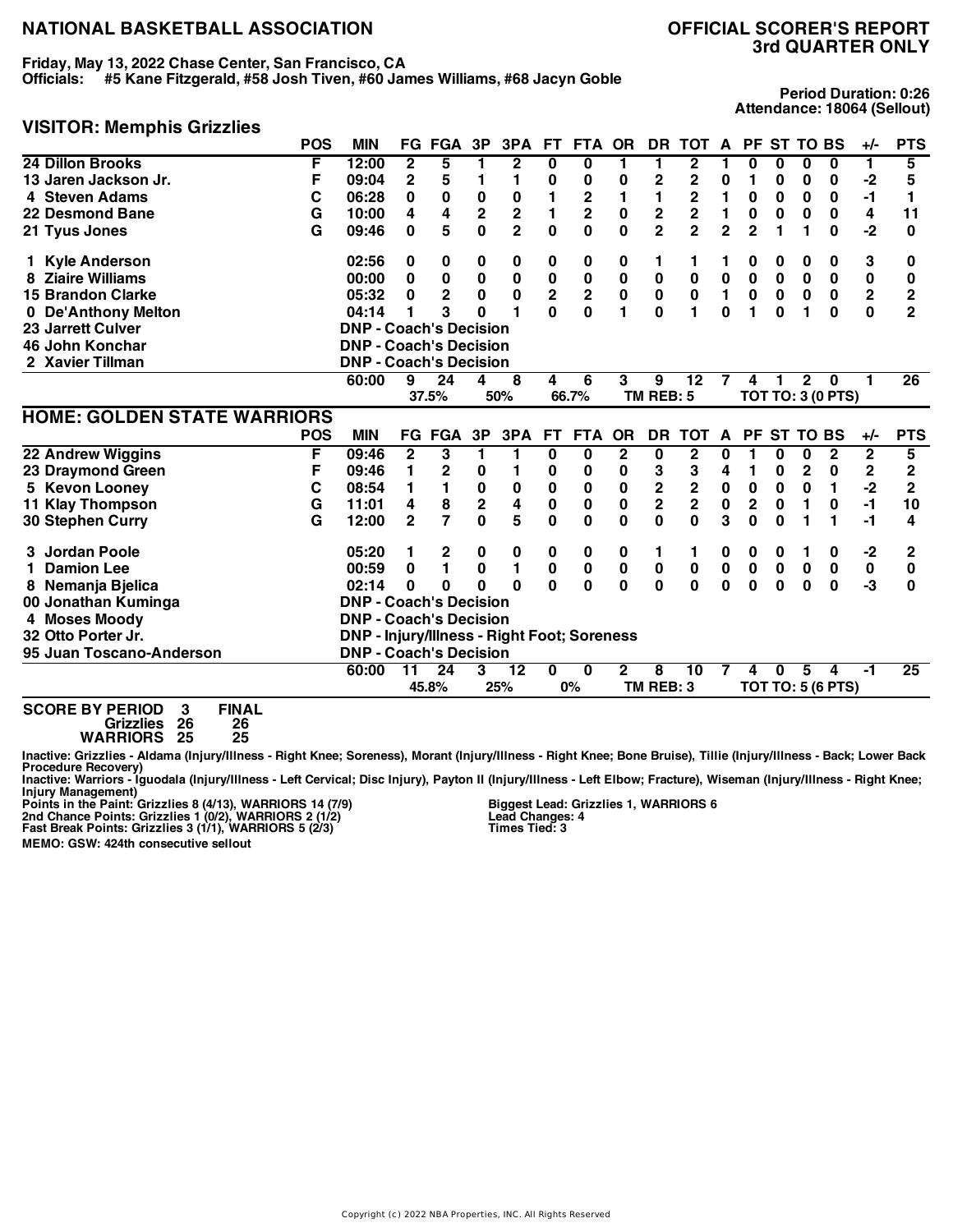**Friday, May 13, 2022 Chase Center, San Francisco, CA**

**Officials: #5 Kane Fitzgerald, #58 Josh Tiven, #60 James Williams, #68 Jacyn Goble**

## **1st QUARTER - 3rd QUARTER**

**Period Duration: 1:45 Attendance: 18064 (Sellout)**

#### **VISITOR: Memphis Grizzlies**

|                                                                                                                                                                                                                                                                                                                                                                           | <b>POS</b>   | <b>MIN</b>                                         |          | <b>FG FGA</b>   | 3P             | 3PA             | FT.          | <b>FTA</b>     | <b>OR</b>      |                   | DR TOT           | A                       |                | PF ST TO BS    |                 |                            | $+/-$          | <b>PTS</b>              |
|---------------------------------------------------------------------------------------------------------------------------------------------------------------------------------------------------------------------------------------------------------------------------------------------------------------------------------------------------------------------------|--------------|----------------------------------------------------|----------|-----------------|----------------|-----------------|--------------|----------------|----------------|-------------------|------------------|-------------------------|----------------|----------------|-----------------|----------------------------|----------------|-------------------------|
| 24 Dillon Brooks                                                                                                                                                                                                                                                                                                                                                          | F            | 28:41                                              | 8        | $\overline{21}$ | 6              | $\overline{12}$ | 1            | $\mathbf{2}$   | $\mathbf{2}$   | 2                 | 4                | 1                       | 1              | 3              | $\bf{0}$        | 1                          | 1              | 23                      |
| 13 Jaren Jackson Jr.                                                                                                                                                                                                                                                                                                                                                      | F            | 28:18                                              | 5        | 16              | 1              | 5               | 1            | 3              | 0              | 4                 | 4                | 0                       | $\mathbf 2$    | 0              | 0               | 3                          | 0              | 12                      |
| 4 Steven Adams                                                                                                                                                                                                                                                                                                                                                            | С            | 19:26                                              | 1        | 3               | 0              | 0               | 1            | $\mathbf 2$    | 1              | 7                 | 8                | 2                       | 1              | 0              | 1               | $\bf{0}$                   | 6              | 3                       |
| 22 Desmond Bane                                                                                                                                                                                                                                                                                                                                                           | G            | 32:21                                              | 7        | 12              | 3              | 6               | 3            | 4              | 1              | 6                 | 7                | $\mathbf 2$             | $\mathbf 2$    | 0              | 0               | 1                          | 6              | 20                      |
| 21 Tyus Jones                                                                                                                                                                                                                                                                                                                                                             | G            | 27:36                                              | 1        | 9               | 1              | 3               | 0            | $\bf{0}$       | $\bf{0}$       | $\overline{7}$    | 7                | 6                       | $\overline{2}$ | $\mathbf 2$    | $\overline{2}$  | $\Omega$                   | $-2$           | 3                       |
| <b>Kyle Anderson</b>                                                                                                                                                                                                                                                                                                                                                      |              | 07:42                                              | 0        | 0               | 0              | 0               | 0            | 0              | 0              | $\mathbf 2$       | 2                |                         | 1              | 0              | 1               | 0                          | -1             | 0                       |
| 8 Ziaire Williams                                                                                                                                                                                                                                                                                                                                                         |              | 09:43                                              | 1        | $\mathbf 2$     | 0              | 1               | 0            | 0              | 0              | 1                 | 1                | 0                       | 0              | 1              | $\bf{0}$        | 0                          | -6             | $\mathbf 2$             |
| <b>15 Brandon Clarke</b>                                                                                                                                                                                                                                                                                                                                                  |              | 16:34                                              | 1        | 7               | 0              | 0               | 4            | 4              | $\mathbf 2$    | 0                 | $\boldsymbol{2}$ | 4                       | $\mathbf 0$    | $\bf{0}$       | 0               | $\mathbf 0$                | $-7$           | 6                       |
| 0 De'Anthony Melton                                                                                                                                                                                                                                                                                                                                                       |              | 09:39                                              | 3        | 5               | $\overline{2}$ | 3               | $\bf{0}$     | 0              | 1              | 1                 | $\overline{2}$   | 1                       | 1              | 1              | 1               | $\bf{0}$                   | $-2$           | 8                       |
| <b>23 Jarrett Culver</b>                                                                                                                                                                                                                                                                                                                                                  |              | <b>DNP - Coach's Decision</b>                      |          |                 |                |                 |              |                |                |                   |                  |                         |                |                |                 |                            |                |                         |
| 46 John Konchar                                                                                                                                                                                                                                                                                                                                                           |              | <b>DNP - Coach's Decision</b>                      |          |                 |                |                 |              |                |                |                   |                  |                         |                |                |                 |                            |                |                         |
| 2 Xavier Tillman                                                                                                                                                                                                                                                                                                                                                          |              | <b>DNP - Coach's Decision</b>                      |          |                 |                |                 |              |                |                |                   |                  |                         |                |                |                 |                            |                |                         |
|                                                                                                                                                                                                                                                                                                                                                                           |              | 180:00 27                                          |          | 75              | 13             | 30              | 10           | 15             | 7              | 30                | $\overline{37}$  | 17                      | 10             | 7              | 5               | 5                          | -1             | $\overline{77}$         |
|                                                                                                                                                                                                                                                                                                                                                                           |              |                                                    |          | 36%             |                | 43.3%           |              | 66.7%          |                | TM REB: 7         |                  |                         |                |                |                 | <b>TOT TO: 6 (5 PTS)</b>   |                |                         |
| <b>HOME: GOLDEN STATE WARRIORS</b>                                                                                                                                                                                                                                                                                                                                        |              |                                                    |          |                 |                |                 |              |                |                |                   |                  |                         |                |                |                 |                            |                |                         |
|                                                                                                                                                                                                                                                                                                                                                                           | <b>POS</b>   | <b>MIN</b>                                         |          | <b>FG FGA</b>   | 3P             | 3PA             | <b>FT</b>    | <b>FTA</b>     | <b>OR</b>      |                   | DR TOT           | A                       |                | PF ST TO BS    |                 |                            | $+/-$          | <b>PTS</b>              |
| 22 Andrew Wiggins                                                                                                                                                                                                                                                                                                                                                         | F            | 30:31                                              | 3        | 11              | 1              | 3               | 1            | $\overline{2}$ | 5              | $\overline{2}$    | 7                | 0                       | $\mathbf{2}$   | 0              | $\mathbf{2}$    | 3                          | $\overline{6}$ | $\overline{\mathbf{8}}$ |
| 23 Draymond Green                                                                                                                                                                                                                                                                                                                                                         | F            | 29:29                                              | 4        | 8               | 0              | $\mathbf 2$     | 2            | $\mathbf 2$    | $\bf{0}$       | 11                | 11               | 7                       | 3              | 1              | 4               | 0                          | 7              | 10                      |
| 5 Kevon Looney                                                                                                                                                                                                                                                                                                                                                            | C            | 23:12                                              | 1        | 4               | 0              | 0               | 0            | 0              | 5              | 9                 | 14               | 1                       | $\mathbf{2}$   | $\bf{0}$       | 1               | 1                          | -3             | $\mathbf{2}$            |
| <b>11 Klay Thompson</b>                                                                                                                                                                                                                                                                                                                                                   | G            | 30:06                                              | 10       | 18              | 7              | 11              | 0            | 0              | 1              | 7                 | 8                | 0                       | 2              | 0              | 3               | 0                          | 1.             | 27                      |
| 30 Stephen Curry                                                                                                                                                                                                                                                                                                                                                          | G            | 31:52                                              | 6        | 20              | 3              | 12              | 3            | 4              | 0              | 4                 | 4                | 5                       | $\overline{2}$ | 1              | 3               | $\overline{2}$             | 4              | 18                      |
| Jordan Poole                                                                                                                                                                                                                                                                                                                                                              |              | 19:26                                              | 4        | 12              | 2              | 8               | 0            | 1              | 0              | $\mathbf 2$       | 2                | 2                       | 0              | 0              | 2               | 1                          | -3             | 10                      |
| <b>Damion Lee</b><br>1.                                                                                                                                                                                                                                                                                                                                                   |              | 07:46                                              | 1        | $\mathbf 2$     | 1              | $\mathbf 2$     | $\pmb{0}$    | 0              | 1              | 0                 | $\mathbf{1}$     | $\pmb{0}$               | 1              | 0              | $\mathbf{1}$    | 0                          | -5             | 3                       |
| 8 Nemanja Bjelica                                                                                                                                                                                                                                                                                                                                                         |              | 07:38                                              | $\bf{0}$ | 1               | 0              | $\blacksquare$  | $\mathbf{0}$ | $\mathbf 0$    | $\overline{2}$ | $\mathbf 0$       | $\overline{2}$   | $\overline{\mathbf{2}}$ | $\mathbf{1}$   | $\mathbf 0$    | $\bf{0}$        | $\bf{0}$                   | $-2$           | $\bf{0}$                |
| 00 Jonathan Kuminga                                                                                                                                                                                                                                                                                                                                                       |              | <b>DNP - Coach's Decision</b>                      |          |                 |                |                 |              |                |                |                   |                  |                         |                |                |                 |                            |                |                         |
| 4 Moses Moody                                                                                                                                                                                                                                                                                                                                                             |              | <b>DNP - Coach's Decision</b>                      |          |                 |                |                 |              |                |                |                   |                  |                         |                |                |                 |                            |                |                         |
| 32 Otto Porter Jr.                                                                                                                                                                                                                                                                                                                                                        |              | <b>DNP - Injury/Illness - Right Foot; Soreness</b> |          |                 |                |                 |              |                |                |                   |                  |                         |                |                |                 |                            |                |                         |
| 95 Juan Toscano-Anderson                                                                                                                                                                                                                                                                                                                                                  |              | <b>DNP - Coach's Decision</b>                      |          |                 |                |                 |              |                |                |                   |                  |                         |                |                |                 |                            |                |                         |
|                                                                                                                                                                                                                                                                                                                                                                           |              | 180:00                                             | 29       | 76              | 14             | 39              | 6            | 9              | 14             | 35                | 49               | 17                      | 13             | $\overline{2}$ | $\overline{16}$ | $\overline{7}$             |                | $\overline{78}$         |
|                                                                                                                                                                                                                                                                                                                                                                           |              |                                                    |          | 38.2%           |                | 35.9%           |              | 66.7%          |                | <b>TM REB: 10</b> |                  |                         |                |                |                 | <b>TOT TO: 17 (18 PTS)</b> |                |                         |
| <b>SCORE BY PERIOD</b><br>3<br>2<br>1                                                                                                                                                                                                                                                                                                                                     | <b>FINAL</b> |                                                    |          |                 |                |                 |              |                |                |                   |                  |                         |                |                |                 |                            |                |                         |
| 25<br>26<br><b>Grizzlies</b><br>26                                                                                                                                                                                                                                                                                                                                        | 77           |                                                    |          |                 |                |                 |              |                |                |                   |                  |                         |                |                |                 |                            |                |                         |
| 23<br>25<br><b>WARRIORS</b><br>30                                                                                                                                                                                                                                                                                                                                         | 78           |                                                    |          |                 |                |                 |              |                |                |                   |                  |                         |                |                |                 |                            |                |                         |
| Inactive: Grizzlies - Aldama (Injury/Illness - Right Knee; Soreness), Morant (Injury/Illness - Right Knee; Bone Bruise), Tillie (Injury/Illness - Back; Lower Back<br><b>Procedure Recovery)</b><br>Inactive: Warriors - Iguodala (Injury/Illness - Left Cervical: Disc Injury), Payton II (Injury/Illness - Left Elbow: Fracture), Wiseman (Injury/Illness - Right Knee: |              |                                                    |          |                 |                |                 |              |                |                |                   |                  |                         |                |                |                 |                            |                |                         |

Inactive: Warriors - Iguodala (Injury/Illness - Left Cervical; Disc Injury), Payton II (Injury/Illness - Left Elbow; Fracture), Wiseman (Injury/Illness - Right Knee;<br>Points in the Paint: Grizzlies 24 (12/35), WARRIORS 26 (

**Technical fouls - Individual**

**Biggest Lead: Grizzlies 7, WARRIORS 9 Lead Changes: 9 Times Tied: 5**

**Grizzlies (1): Brooks 3:23 2nd WARRIORS (1): Thompson 3:23 2nd Flagrant Fouls Grizzlies (1): 3:23 2nd Brooks-FLG1**

**WARRIORS (0): NONE MEMO: GSW: 424th consecutive sellout**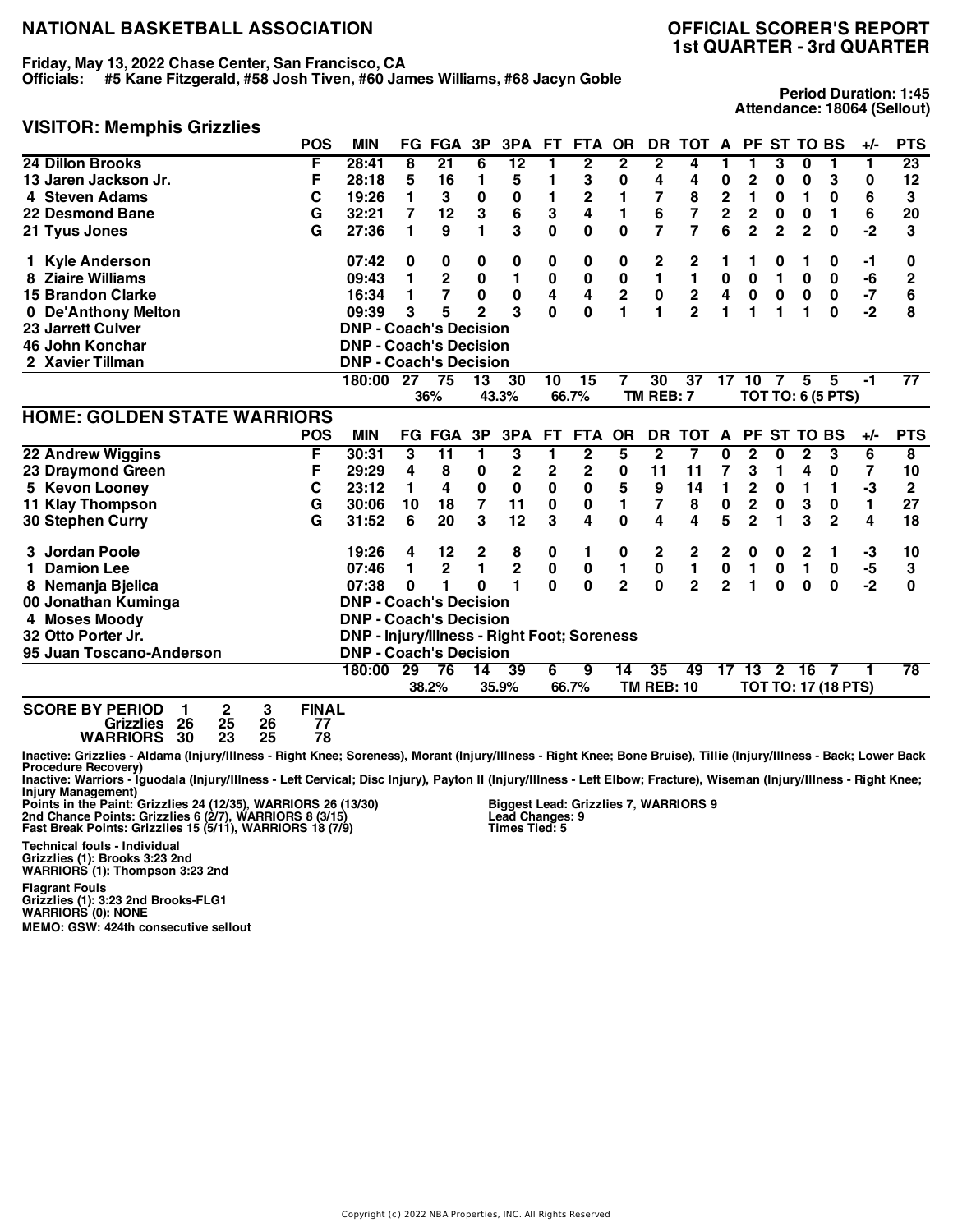### **Friday, May 13, 2022 Chase Center, San Francisco, CA**

**Officials: #5 Kane Fitzgerald, #58 Josh Tiven, #60 James Williams, #68 Jacyn Goble**

**4th QUARTER ONLY**

#### **VISITOR: Memphis Grizzlies**

**Period Duration: 0:27 Attendance: 18064 (Sellout)**

|                                             | <b>POS</b> | <b>MIN</b>                                  |                | FG FGA         | 3P           | 3PA              | FT.            | <b>FTA</b>     | <b>OR</b>    | DR                      | <b>TOT</b>       | $\mathbf{A}$   |                |                  | PF ST TO BS |                          | +/-      | <b>PTS</b>      |
|---------------------------------------------|------------|---------------------------------------------|----------------|----------------|--------------|------------------|----------------|----------------|--------------|-------------------------|------------------|----------------|----------------|------------------|-------------|--------------------------|----------|-----------------|
| 24 Dillon Brooks                            | F          | 10:27                                       | 3              | 7              | 1            | 3                | $\bf{0}$       | $\bf{0}$       | 0            | 0                       | $\bf{0}$         | 0              | 0              | 0                | 1           | $\bf{0}$                 | $-12$    | $\overline{7}$  |
| 13 Jaren Jackson Jr.                        | F          | 09:16                                       | 0              | 3              | 0            | $\mathbf 2$      | 0              | 0              | 0            | 0                       | 0                | 0              | 0              | 0                | 0           | 1                        | $-12$    | 0               |
| 4 Steven Adams                              | С          | 09:03                                       | 0              | $\bf{0}$       | $\mathbf 0$  | 0                | 1              | 2              | $\pmb{0}$    | $\overline{\mathbf{c}}$ | $\boldsymbol{2}$ | $\blacksquare$ | 1              | $\bf{0}$         | 0           | 0                        | $-12$    | 1               |
| 22 Desmond Bane                             | G          | 12:00                                       | $\overline{2}$ | 4              | 1            | 1                | $\bf{0}$       | $\mathbf 0$    | $\mathbf 0$  | 0                       | $\mathbf 0$      | 0              | 1              | 0                | 0           | 0                        | $-13$    | 5               |
| 21 Tyus Jones                               | G          | 08:21                                       | 1              | 3              | $\bf{0}$     | $\bf{0}$         | $\overline{2}$ | $\overline{2}$ | 1            | 1                       | $\overline{2}$   | $\overline{2}$ | 0              | 0                | 0           | $\bf{0}$                 | $-12$    | 4               |
| 1 Kyle Anderson                             |            | 02:44                                       | 0              | 0              | 0            | 0                | 0              | 0              | 0            | 1                       | 1                |                | 0              | 0                | 0           | 0                        | -1       | 0               |
| 8 Ziaire Williams                           |            | 03:39                                       | 0              | 0              | 0            | 0                | $\pmb{0}$      | $\bf{0}$       | 0            | 0                       | $\pmb{0}$        | $\pmb{0}$      | 0              | $\bf{0}$         | 0           | 0                        | $-1$     | 0               |
| <b>15 Brandon Clarke</b>                    |            | 02:57                                       | 1              | 3              | $\mathbf 0$  | 0                | $\pmb{0}$      | 1              | $\mathbf 2$  | $\pmb{0}$               | $\boldsymbol{2}$ | $\pmb{0}$      | $\mathbf 0$    | $\mathbf{1}$     | $\bf{0}$    | $\mathbf 0$              | $-1$     | $\mathbf{2}$    |
| 0 De'Anthony Melton                         |            | 01:33                                       | 0              | 1              | 0            | $\Omega$         | $\bf{0}$       | $\bf{0}$       | $\bf{0}$     | $\mathbf{0}$            | $\mathbf{0}$     | $\bf{0}$       | $\bf{0}$       | $\mathbf 0$      | $\bf{0}$    | $\bf{0}$                 | $-1$     | 0               |
| 23 Jarrett Culver                           |            | <b>DNP - Coach's Decision</b>               |                |                |              |                  |                |                |              |                         |                  |                |                |                  |             |                          |          |                 |
| 46 John Konchar                             |            | <b>DNP - Coach's Decision</b>               |                |                |              |                  |                |                |              |                         |                  |                |                |                  |             |                          |          |                 |
| 2 Xavier Tillman                            |            | <b>DNP - Coach's Decision</b>               |                |                |              |                  |                |                |              |                         |                  |                |                |                  |             |                          |          |                 |
|                                             |            | 60:00                                       | $\overline{7}$ | 21             | $\mathbf{2}$ | 6                | 3              | 5              | 3            | 4                       | 7                | 4              | $\mathbf{2}$   | 1.               | 1           |                          | $-13$    | $\overline{19}$ |
|                                             |            |                                             |                | 33.3%          |              | 33.3%            |                | 60%            |              | TM REB: 2               |                  |                |                |                  |             | <b>TOT TO: 1 (2 PTS)</b> |          |                 |
| <b>HOME: GOLDEN STATE WARRIORS</b>          |            |                                             |                |                |              |                  |                |                |              |                         |                  |                |                |                  |             |                          |          |                 |
|                                             | <b>POS</b> | <b>MIN</b>                                  | FG.            | <b>FGA</b>     | 3P           | 3PA              | FT.            | <b>FTA</b>     | <b>OR</b>    | <b>DR</b>               | тот              | A              |                |                  | PF ST TO BS |                          | +/-      | <b>PTS</b>      |
| 22 Andrew Wiggins                           | F          | 10:47                                       | 4              | 5              | 2            | $\boldsymbol{2}$ | 0              | 0              |              | 3                       | 4                | 0              | 0              |                  | 0           | 0                        | 14       | 10              |
| 23 Draymond Green                           | F          | 09:16                                       | 2              | 6              | 0            | 1                | 0              | 0              | 3            | 1                       | 4                | 1              | 1              | 0                | 0           | 0                        | 12       | 4               |
| 5 Kevon Looney                              | С          | 12:00                                       | 1              | 3              | 0            | 0                | $\pmb{0}$      | 0              | 6            | $\overline{\mathbf{c}}$ | 8                | 4              | $\overline{2}$ | 0                | 1           | 0                        | 13       | $\mathbf 2$     |
| <b>11 Klay Thompson</b>                     | G          | 12:00                                       | 1              | 4              | 1            | 3                | $\pmb{0}$      | $\bf{0}$       | 0            | $\pmb{0}$               | $\pmb{0}$        | $\mathbf 2$    | $\mathbf 0$    | $\mathbf 0$      | $\bf{0}$    | 3                        | 13       | 3               |
| 30 Stephen Curry                            | G          | 08:21                                       | 4              | $\overline{7}$ | 3            | 5                | 0              | 0              | $\bf{0}$     | 3                       | 3                | $\mathbf{0}$   | 1              | $\bf{0}$         | $\bf{0}$    | $\bf{0}$                 | 12       | 11              |
| 3 Jordan Poole                              |            | 04:52                                       | 0              | 3              | 0            | 3                | 2              | 2              | 0            | 1                       | 1                | 0              | 0              | 0                | 0           | 0                        | 0        | 2               |
| <b>Damion Lee</b>                           |            | 02:44                                       | 0              | $\bf{0}$       | $\pmb{0}$    | $\pmb{0}$        | $\pmb{0}$      | $\mathbf 0$    | $\mathbf{1}$ | $\pmb{0}$               | 1                | $\pmb{0}$      | $\pmb{0}$      | $\boldsymbol{0}$ | $\bf{0}$    | $\mathbf 0$              | 1        | 0               |
| 8 Nemanja Bjelica                           |            | 00:00                                       | 0              | 0              | O            | $\Omega$         | $\mathbf{0}$   | 0              | 0            | $\mathbf{0}$            | $\bf{0}$         | $\mathbf{0}$   | $\mathbf{0}$   | 0                | $\bf{0}$    | $\bf{0}$                 | $\bf{0}$ | 0               |
| 00 Jonathan Kuminga                         |            | <b>DNP - Coach's Decision</b>               |                |                |              |                  |                |                |              |                         |                  |                |                |                  |             |                          |          |                 |
| 4 Moses Moody                               |            | <b>DNP - Coach's Decision</b>               |                |                |              |                  |                |                |              |                         |                  |                |                |                  |             |                          |          |                 |
| 32 Otto Porter Jr.                          |            | DNP - Injury/Illness - Right Foot; Soreness |                |                |              |                  |                |                |              |                         |                  |                |                |                  |             |                          |          |                 |
| 95 Juan Toscano-Anderson                    |            | <b>DNP - Coach's Decision</b>               |                |                |              |                  |                |                |              |                         |                  |                |                |                  |             |                          |          |                 |
|                                             |            | 60:00                                       | 12             | 28             | 6            | 14               | $\mathbf{2}$   | $\mathbf{2}$   | 11           | 10                      | 21               | 7              | 4              | 1                | 1           | 3                        | 13       | 32              |
|                                             |            |                                             |                | 42.9%          |              | 42.9%            |                | 100%           |              | TM REB: 2               |                  |                |                |                  |             | <b>TOT TO: 2 (0 PTS)</b> |          |                 |
| <b>FINAL</b><br><b>SCORE BY PERIOD</b><br>4 |            |                                             |                |                |              |                  |                |                |              |                         |                  |                |                |                  |             |                          |          |                 |

**Grizzlies 19 19 WARRIORS 32 32**

Inactive: Grizzlies - Aldama (Injury/Illness - Right Knee; Soreness), Morant (Injury/Illness - Right Knee; Bone Bruise), Tillie (Injury/Illness - Back; Lower Back

Procedure Recovery)<br>Inactive: Warriors - Iguodala (Injury/Illness - Left Cervical; Disc Injury), Payton II (Injury/Illness - Left Elbow; Fracture), Wiseman (Injury/Illness - Right Knee;

Injury Management)<br>Points in the Paint: Grizzlies 10 (5/14), WARRIORS 10 (5/13)<br>2nd Chance Points: Grizzlies 6 (2/3), WARRIORS 13 (5/11)<br>Fast Break Points: Grizzlies 0 (0/2), WARRIORS 5 (2/2)

**Biggest Lead: Grizzlies 2, WARRIORS 16 Lead Changes: 4 Times Tied: 2**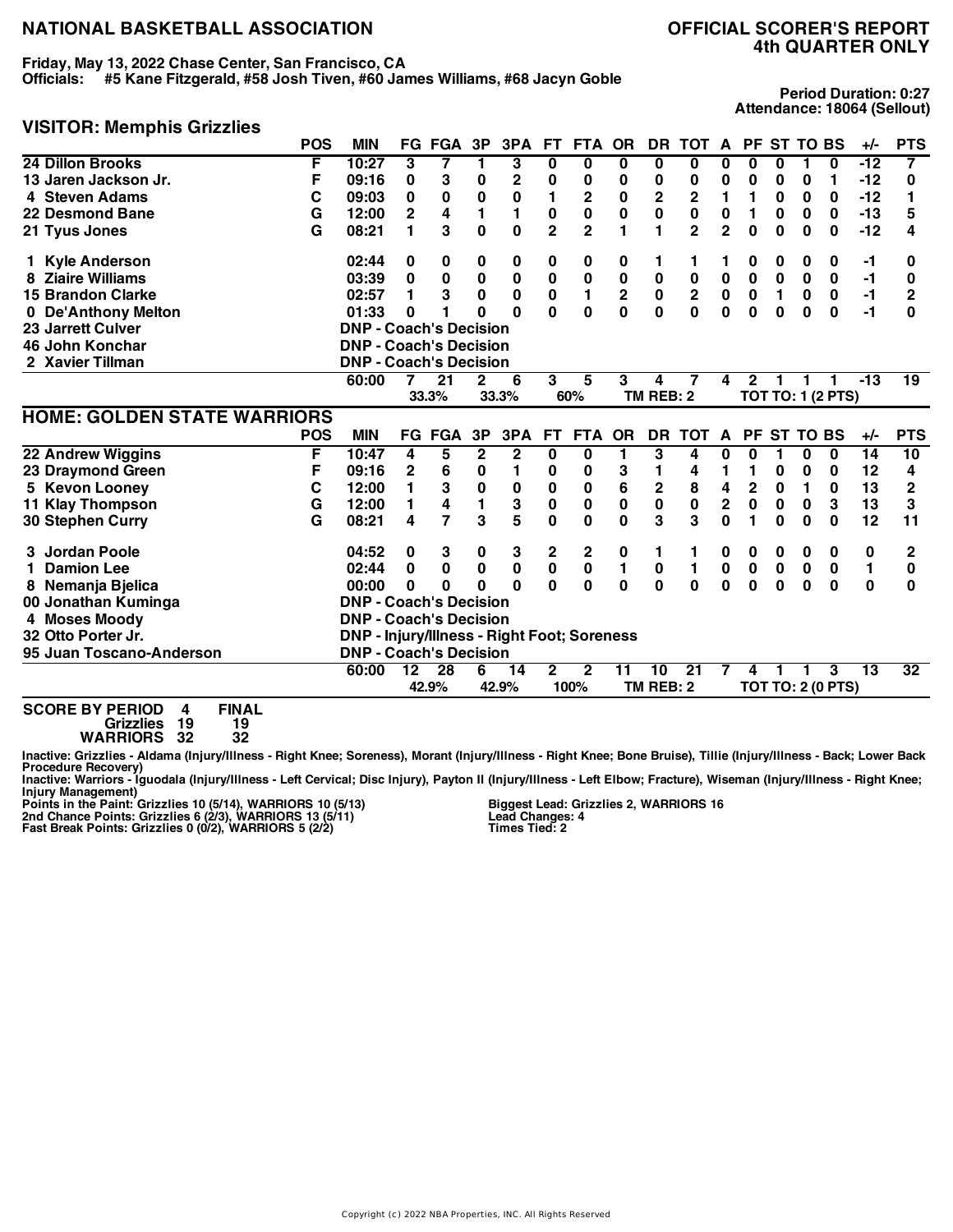### **Friday, May 13, 2022 Chase Center, San Francisco, CA**

**Officials: #5 Kane Fitzgerald, #58 Josh Tiven, #60 James Williams, #68 Jacyn Goble**

## **SECOND HALF**

**Period Duration: 0:57 Attendance: 18064 (Sellout)**

#### **VISITOR: Memphis Grizzlies**

|                                                                                        | <b>POS</b> | <b>MIN</b>                                  | FG.            | <b>FGA</b>      | 3P          | 3PA                     | FT.                     | <b>FTA</b>       | <b>OR</b>       | DR                      | <b>TOT</b>              | A            |                         |              | PF ST TO BS |                          | +/-             | <b>PTS</b>     |
|----------------------------------------------------------------------------------------|------------|---------------------------------------------|----------------|-----------------|-------------|-------------------------|-------------------------|------------------|-----------------|-------------------------|-------------------------|--------------|-------------------------|--------------|-------------|--------------------------|-----------------|----------------|
| 24 Dillon Brooks                                                                       | F          | 22:27                                       | 5              | $\overline{12}$ | 2           | 5                       | 0                       | 0                |                 | 1                       | 2                       |              | 0                       | 0            |             | 0                        | -11             | 12             |
| 13 Jaren Jackson Jr.                                                                   | F          | 18:20                                       | 2              | 8               | 1           | 3                       | 0                       | 0                | 0               | 2                       | 2                       | 0            | 1                       | 0            | 0           | 1                        | $-14$           | 5              |
| 4 Steven Adams                                                                         | С          | 15:31                                       | 0              | 0               | 0           | 0                       | 2                       | 4                | 1               | 3                       | 4                       | 2            | 1                       | 0            | 0           | $\bf{0}$                 | $-13$           | 2              |
| 22 Desmond Bane                                                                        | G          | 22:00                                       | 6              | 8               | 3           | 3                       | 1                       | 2                | $\bf{0}$        | $\overline{\mathbf{c}}$ | $\overline{\mathbf{c}}$ | 1            | 1                       | 0            | 0           | $\bf{0}$                 | -9              | 16             |
| 21 Tyus Jones                                                                          | G          | 18:07                                       | 1              | 8               | 0           | $\mathbf 2$             | $\overline{2}$          | $\overline{2}$   |                 | 3                       | 4                       | 4            | $\overline{2}$          |              | 1           | $\bf{0}$                 | $-14$           | 4              |
| 1 Kyle Anderson                                                                        |            | 05:40                                       | 0              | 0               | 0           | 0                       | 0                       | 0                | 0               | 2                       | 2                       | 2            | 0                       | 0            | 0           | 0                        | 2               | 0              |
| <b>Ziaire Williams</b>                                                                 |            | 03:39                                       | $\bf{0}$       | $\bf{0}$        | 0           | 0                       | $\pmb{0}$               | $\bf{0}$         | $\bf{0}$        | $\pmb{0}$               | $\mathbf 0$             | $\pmb{0}$    | 0                       | $\bf{0}$     | $\bf{0}$    | 0                        | $-1$            | 0              |
| <b>15 Brandon Clarke</b>                                                               |            | 08:29                                       | 1              | 5               | 0           | 0                       | $\overline{\mathbf{c}}$ | 3                | $\mathbf 2$     | 0                       | $\mathbf 2$             | 1            | $\pmb{0}$               | 1            | 0           | 0                        | 1               | 4              |
| 0 De'Anthony Melton                                                                    |            | 05:47                                       | 1              | 4               | O           | 1                       | 0                       | 0                |                 | 0                       | 1                       | $\mathbf{0}$ | 1                       | 0            | 1           | $\bf{0}$                 | $-1$            | $\overline{2}$ |
| <b>23 Jarrett Culver</b>                                                               |            | <b>DNP - Coach's Decision</b>               |                |                 |             |                         |                         |                  |                 |                         |                         |              |                         |              |             |                          |                 |                |
| 46 John Konchar                                                                        |            | <b>DNP - Coach's Decision</b>               |                |                 |             |                         |                         |                  |                 |                         |                         |              |                         |              |             |                          |                 |                |
| 2 Xavier Tillman                                                                       |            | <b>DNP - Coach's Decision</b>               |                |                 |             |                         |                         |                  |                 |                         |                         |              |                         |              |             |                          |                 |                |
|                                                                                        |            | 120:00                                      | 16             | 45              | 6           | 14                      | $\overline{7}$          | 11               | 6               | 13                      | 19                      | 11           | 6                       | $\mathbf{2}$ | 3           | 1                        | $-12$           | 45             |
|                                                                                        |            |                                             |                | 35.6%           |             | 42.9%                   |                         | 63.6%            |                 | TM REB: 7               |                         |              |                         |              |             | <b>TOT TO: 4 (2 PTS)</b> |                 |                |
| <b>HOME: GOLDEN STATE WARRIORS</b>                                                     |            |                                             |                |                 |             |                         |                         |                  |                 |                         |                         |              |                         |              |             |                          |                 |                |
|                                                                                        | <b>POS</b> | <b>MIN</b>                                  |                | FG FGA          | 3P          | 3PA                     | <b>FT</b>               | <b>FTA</b>       | <b>OR</b>       | DR                      | <b>TOT</b>              | A            |                         |              | PF ST TO BS |                          | +/-             | <b>PTS</b>     |
| 22 Andrew Wiggins                                                                      | F          | 20:33                                       | 6              | 8               | 3           | 3                       | $\overline{\mathbf{0}}$ | 0                | 3               | 3                       | 6                       | 0            | 1                       | 1            | 0           | $\overline{2}$           | $\overline{16}$ | 15             |
| 23 Draymond Green                                                                      | F          | 19:02                                       | 3              | 8               | 0           | 2                       | 0                       | 0                | 3               | 4                       | 7                       | 5            | $\mathbf 2$             | 0            | $\mathbf 2$ | 0                        | 14              | 6              |
| 5 Kevon Looney                                                                         | C          | 20:54                                       | $\overline{2}$ | 4               | $\mathbf 0$ | $\pmb{0}$               | $\pmb{0}$               | $\bf{0}$         | 6               | 4                       | 10                      | 4            | $\overline{\mathbf{c}}$ | 0            | 1           | 1                        | 11              | 4              |
| <b>11 Klay Thompson</b>                                                                | G          | 23:01                                       | 5              | 12              | 3           | $\overline{\mathbf{r}}$ | $\pmb{0}$               | 0                | $\mathbf 0$     | $\mathbf 2$             | $\bf 2$                 | $\mathbf 2$  | $\overline{\mathbf{c}}$ | 0            | 1           | 3                        | 12              | 13             |
| 30 Stephen Curry                                                                       | G          | 20:21                                       | 6              | 14              | 3           | 10                      | 0                       | $\mathbf{0}$     | $\mathbf{0}$    | 3                       | 3                       | 3            | 1                       | $\bf{0}$     | 1           | 1                        | 11              | 15             |
| 3 Jordan Poole                                                                         |            | 10:12                                       | 1              | 5               | 0           | 3                       | 2                       | $\boldsymbol{2}$ | 0               | 2                       | 2                       | 0            | 0                       | 0            | 1           | 0                        | $-2$            | 4              |
| <b>Damion Lee</b>                                                                      |            | 03:43                                       | 0              | 1               | 0           | $\blacksquare$          | $\mathbf 0$             | $\bf{0}$         | 1               | 0                       | $\blacksquare$          | $\pmb{0}$    | $\pmb{0}$               | $\mathbf 0$  | $\bf{0}$    | 0                        | 1               | 0              |
| 8 Nemanja Bjelica                                                                      |            | 02:14                                       | 0              | 0               | U           | $\bf{0}$                | $\Omega$                | $\mathbf{0}$     | $\mathbf{0}$    | $\mathbf 0$             | $\mathbf{0}$            | 0            | $\bf{0}$                | $\bf{0}$     | $\bf{0}$    | $\bf{0}$                 | $-3$            | 0              |
| 00 Jonathan Kuminga                                                                    |            | <b>DNP - Coach's Decision</b>               |                |                 |             |                         |                         |                  |                 |                         |                         |              |                         |              |             |                          |                 |                |
| 4 Moses Moody                                                                          |            | <b>DNP - Coach's Decision</b>               |                |                 |             |                         |                         |                  |                 |                         |                         |              |                         |              |             |                          |                 |                |
| 32 Otto Porter Jr.                                                                     |            | DNP - Injury/Illness - Right Foot; Soreness |                |                 |             |                         |                         |                  |                 |                         |                         |              |                         |              |             |                          |                 |                |
| 95 Juan Toscano-Anderson                                                               |            | <b>DNP - Coach's Decision</b>               |                |                 |             |                         |                         |                  |                 |                         |                         |              |                         |              |             |                          |                 |                |
|                                                                                        |            | 120:00                                      | 23             | 52              | 9           | 26                      | $\overline{\mathbf{2}}$ | $\mathbf{2}$     | $\overline{13}$ | 18                      | 31                      | 14           | 8                       |              | 6           | 7                        | $\overline{12}$ | 57             |
|                                                                                        |            |                                             |                | 44.2%           |             | 34.6%                   |                         | 100%             |                 | TM REB: 5               |                         |              |                         |              |             | <b>TOT TO: 7 (6 PTS)</b> |                 |                |
| <b>SCORE BY PERIOD</b><br><b>FINAL</b><br>3<br>4<br>26<br>19<br>45<br><b>Grizzlies</b> |            |                                             |                |                 |             |                         |                         |                  |                 |                         |                         |              |                         |              |             |                          |                 |                |

**WARRIORS 25 32 57**

Inactive: Grizzlies - Aldama (Injury/Illness - Right Knee; Soreness), Morant (Injury/Illness - Right Knee; Bone Bruise), Tillie (Injury/Illness - Back; Lower Back

Procedure Recovery)<br>Inactive: Warriors - Iguodala (Injury/Illness - Left Cervical; Disc Injury), Payton II (Injury/Illness - Left Elbow; Fracture), Wiseman (Injury/Illness - Right Knee; Injury Management)<br>Points in the Paint: Grizzlies 18 (9/27), WARRIORS 24 (12/22)<br>2nd Chance Points: Grizzlies 7 (2/5), WARRIORS 15 (6/13)<br>Fast Break Points: Grizzlies 3 (1/3), WARRIORS 10 (4/5)

**MEMO: GSW: 424th consecutive sellout**

**Biggest Lead: Grizzlies 2, WARRIORS 16 Lead Changes: 8 Times Tied: 5**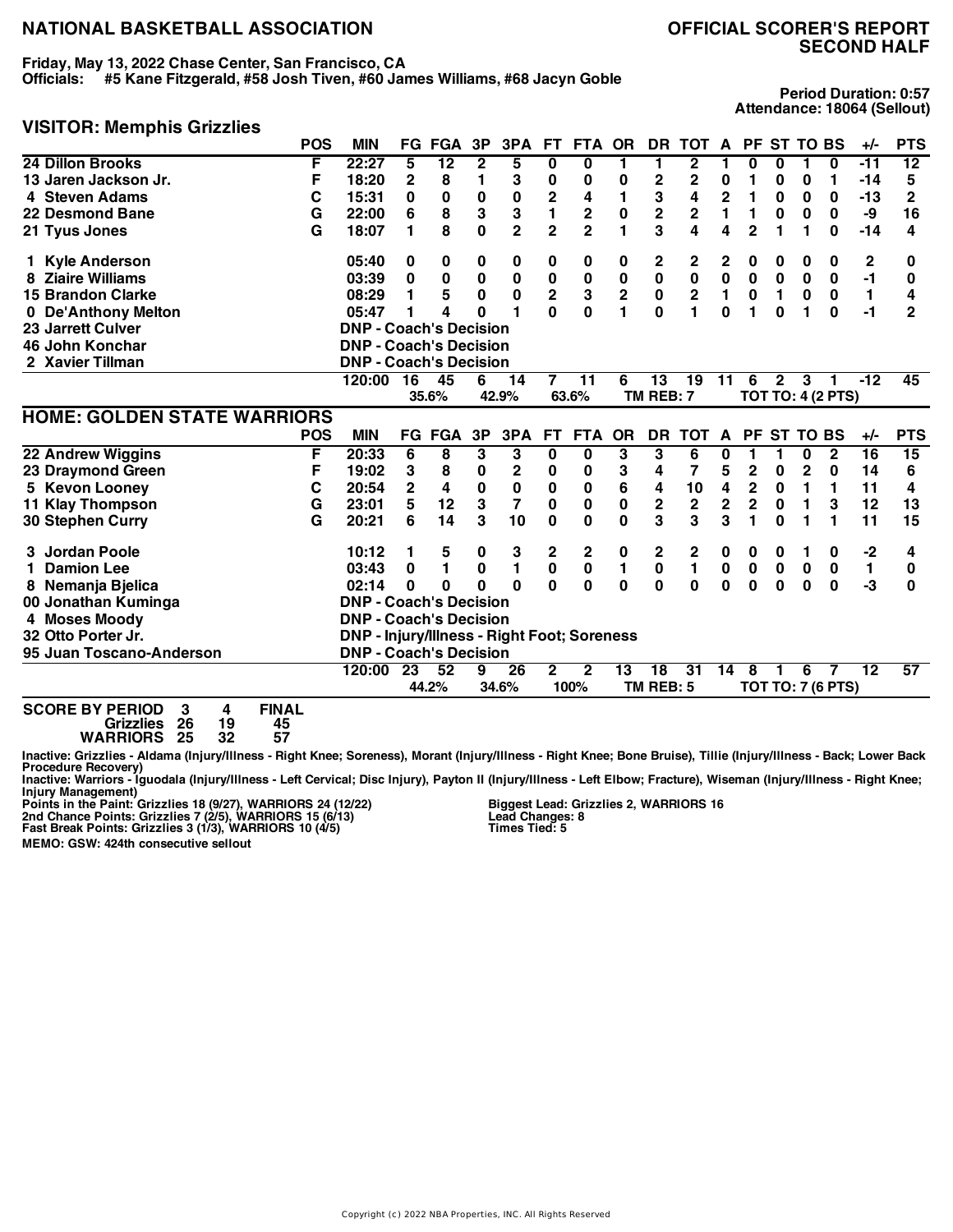**Memphis Grizzlies at GOLDEN STATE WARRIORS Friday, May 13, 2022 Chase Center, San Francisco, CA WARRIORS Starters: S.Curry K.Looney A.Wiggins D.Green K.Thompson Grizzlies Starters: S.Adams D.Bane T.Jones J.JacksonJr. D.Brooks**

| <b>Time</b>    | <b>WARRIORS</b>                                   | <b>Score</b>              | Lead  | <b>Grizzlies</b>                               |
|----------------|---------------------------------------------------|---------------------------|-------|------------------------------------------------|
| 12:00          |                                                   | Start of Period (7:21 PM) |       |                                                |
| 12:00          |                                                   |                           |       | JUMP BALL K.Looney VS. S.Adams: TIP TO T.Jones |
| 11:40          |                                                   |                           |       | MISS J.JacksonJr. 9' Turnaround Shot           |
| 11:37          |                                                   |                           |       | <b>Grizzlies REBOUND</b>                       |
| 11:37          | D.Green L.B Foul (P1, T1) (J.Williams)            |                           |       |                                                |
| 11:31          |                                                   |                           |       | MISS D.Bane 27' 3PT Jump Shot                  |
| 11:29          | <b>D.Green REBOUND</b>                            |                           |       |                                                |
| 11:07          | MISS A. Wiggins 26' 3PT Jump Shot                 |                           |       |                                                |
| 11:05          |                                                   |                           |       | <b>T.Jones REBOUND</b>                         |
| 10:52          |                                                   | $0 - 2$                   | $-2$  | D.Bane 17' Pullup Shot                         |
| 10:37          | <b>MISS S.Curry 11' Floating Shot</b>             |                           |       |                                                |
| 10:34          |                                                   |                           |       | <b>S.Adams REBOUND</b>                         |
| 10:28          |                                                   | 0-4                       | -4    | <b>D.Bane FB Running Finger Roll Layup</b>     |
| 10:13          | S.Curry 27' 3PT Jump Shot (K.Looney)              | $3-4$                     | -1    |                                                |
| 09:56<br>09:53 |                                                   |                           |       | MISS D.Brooks 28' 3PT Pullup Shot              |
| 09:50          | <b>K.Looney REBOUND</b>                           | $5-4$                     | $+1*$ |                                                |
| 09:41          | D.Green FB Running Layup (S.Curry)                |                           |       | MISS D.Brooks 27' 3PT Jump Shot                |
| 09:38          | <b>D.Green REBOUND</b>                            |                           |       |                                                |
| 09:33          | K.Looney Offensive (P1) (K.Fitzgerald)            |                           |       |                                                |
| 09:33          | K.Looney Foul TURNOVER #1                         |                           |       |                                                |
| 09:14          |                                                   |                           |       | MISS J.JacksonJr. 11' Driving Floating Shot    |
| 09:11          | <b>K.Thompson REBOUND</b>                         |                           |       |                                                |
| 09:09          | MISS S.Curry 26' 3PT Jump Shot                    |                           |       |                                                |
| 09:07          | <b>K.Thompson REBOUND</b>                         |                           |       |                                                |
| 09:02          | <b>MISS K.Thompson 15' Jump Shot</b>              |                           |       |                                                |
| 09:00          |                                                   |                           |       | <b>S.Adams REBOUND</b>                         |
| 08:51          | <b>D.Green STEAL</b>                              |                           |       | <b>S.Adams Bad Pass TURNOVER #1</b>            |
| 08:47          | K.Thompson 26' 3PT FB Jump Shot (D.Green)         | $8 - 4$                   | +4    |                                                |
| 08:46          |                                                   |                           |       | TIMEOUT (1)                                    |
| 08:31          |                                                   |                           |       | MISS D.Bane 25' 3PT Jump Shot                  |
| 08:29          | <b>D.Green REBOUND</b>                            |                           |       |                                                |
| 08:23          | <b>D.Green FB Running Layup</b>                   | $10 - 4$                  | $+6$  |                                                |
| 08:06          |                                                   | $10-7$                    | $+3$  | D.Brooks 22' 3PT Jump Shot (T.Jones)           |
| 07:45          | K.Thompson 26' 3PT Pullup Shot                    | $13 - 7$                  | $+6$  |                                                |
| 07:33          |                                                   |                           |       | <b>MISS T.Jones 13' Driving Floating Shot</b>  |
| 07:31          | <b>A.Wiggins REBOUND</b>                          |                           |       |                                                |
| 07:21          | <b>MISS A. Wiggins 6' Driving Floating Shot</b>   |                           |       |                                                |
| 07:19          | <b>K.Looney REBOUND</b>                           |                           |       |                                                |
| 07:16          | <b>MISS K.Looney Tip Layup</b>                    |                           |       |                                                |
| 07:14          | <b>K.Looney REBOUND</b>                           |                           |       |                                                |
| 07:14          | <b>MISS K.Looney Tip Layup</b>                    |                           |       |                                                |
| 07:14<br>07:10 |                                                   |                           |       | <b>S.Adams REBOUND</b>                         |
| 07:08          | <b>K.Looney REBOUND</b>                           |                           |       | MISS J.JacksonJr. 29' 3PT Jump Shot            |
| 06:52          | K.Thompson Bad Pass TURNOVER #2                   |                           |       | <b>D.Brooks STEAL</b>                          |
| 06:49          | S.Curry S.FOUL (P1, T2) (J.Tiven)                 |                           |       |                                                |
| 06:49          |                                                   |                           |       | MISS D.Brooks Free Throw 1 of 2                |
| 06:49          |                                                   | $13 - 8$                  | $+5$  | <b>D.Brooks Free Throw 2 of 2</b>              |
| 06:39          | MISS D.Green 26' 3PT Jump Shot                    |                           |       |                                                |
| 06:37          |                                                   |                           |       | <b>D.Bane REBOUND</b>                          |
| 06:29          |                                                   |                           |       | <b>MISS S.Adams Cutting Layup</b>              |
| 06:26          | <b>K.Looney REBOUND</b>                           |                           |       |                                                |
| 06:18          | K.Thompson 26' 3PT Pullup Shot                    | $16 - 8$                  | $+8$  |                                                |
| 06:06          |                                                   |                           |       | <b>MISS T.Jones 11' Driving Floating Shot</b>  |
| 06:04          | <b>S.Curry REBOUND</b>                            |                           |       |                                                |
| 05:53          | <b>SUB: J.Poole FOR K.Looney</b>                  |                           |       |                                                |
| 05:48          | <b>MISS D.Green 7' Driving Floating Bank Shot</b> |                           |       |                                                |
| 05:45          |                                                   |                           |       | <b>S.Adams REBOUND</b>                         |
| 05:36          | <b>S.Curry BLOCK</b>                              |                           |       | <b>MISS D.Brooks 13' Pullup Shot</b>           |
| 05:34          |                                                   |                           |       | <b>D.Brooks REBOUND</b>                        |
| 05:29          | S.Curry P.FOUL (P2, T3) (J.Tiven)                 |                           |       |                                                |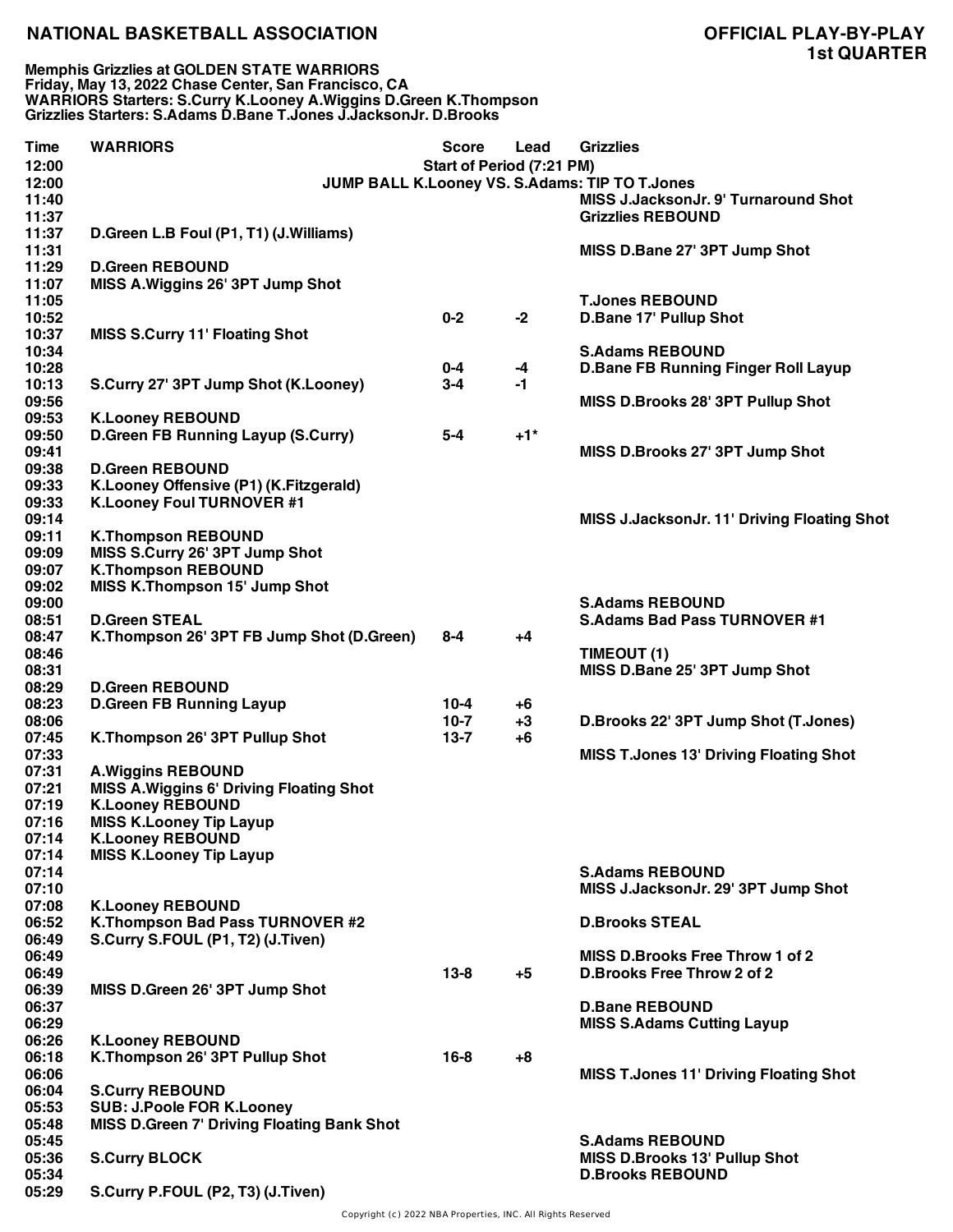**Memphis Grizzlies at GOLDEN STATE WARRIORS Friday, May 13, 2022 Chase Center, San Francisco, CA WARRIORS Starters: S.Curry K.Looney A.Wiggins D.Green K.Thompson Grizzlies Starters: S.Adams D.Bane T.Jones J.JacksonJr. D.Brooks**

| <b>Time</b>    | <b>WARRIORS</b>                                      | <b>Score</b>                                          | Lead       | <b>Grizzlies</b>                                   |
|----------------|------------------------------------------------------|-------------------------------------------------------|------------|----------------------------------------------------|
| 05:22          |                                                      | $16-10$                                               | $+6$       | <b>S.Adams Cutting Finger Roll Layup (T.Jones)</b> |
| 05:18          | <b>D.Green Out Of Bounds Bad Pass TURNOVER</b><br>#3 |                                                       |            |                                                    |
| 05:09          |                                                      | $16-13$                                               | $+3$       | D.Brooks 26' 3PT Jump Shot (T.Jones)               |
| 04:51          | <b>S.Curry Bad Pass TURNOVER #4</b>                  |                                                       |            | <b>D.Brooks STEAL</b>                              |
| 04:48          |                                                      | $16 - 16$                                             | <b>TIE</b> | D.Brooks 28' 3PT FB Running Pullup Shot            |
| 04:46          | TIMEOUT (1)                                          |                                                       |            |                                                    |
| 04:46          |                                                      |                                                       |            | SUB: K.Anderson FOR J.JacksonJr.                   |
| 04:46          |                                                      |                                                       |            | <b>SUB: Z.Williams FOR D.Bane</b>                  |
| 04:27          | MISS S.Curry 24' 3PT Jump Shot                       |                                                       |            |                                                    |
| 04:24          |                                                      |                                                       |            | <b>K.Anderson REBOUND</b>                          |
| 04:16          |                                                      | $16 - 18$                                             | $-2^*$     | <b>D.Brooks 13' Pullup Shot</b>                    |
| 04:02          | J.Poole 26' 3PT Jump Shot (D.Green)                  | 19-18                                                 | $+1$ *     |                                                    |
| 03:50          |                                                      |                                                       |            | <b>MISS S.Adams 11' Floating Shot</b>              |
| 03:48          | <b>A.Wiggins REBOUND</b>                             |                                                       |            |                                                    |
| 03:42          | <b>MISS A. Wiggins Driving Layup</b>                 |                                                       |            | <b>D.Brooks BLOCK</b>                              |
| 03:40          |                                                      |                                                       |            | <b>S.Adams REBOUND</b>                             |
| 03:28          |                                                      |                                                       |            | MISS D.Brooks 28' 3PT Step Back Shot               |
| 03:25          | <b>D.Green REBOUND</b>                               |                                                       |            |                                                    |
| 03:23          | A. Wiggins FB Running Layup (D. Green)               | $21 - 18$                                             | $+3$       |                                                    |
| 03:16          |                                                      |                                                       |            | MISS D.Brooks 18' FB Running Pullup Shot           |
| 03:13          | <b>S.Curry REBOUND</b>                               |                                                       |            |                                                    |
| 03:07          |                                                      |                                                       |            | S.Adams S.FOUL (P1, T1) (K.Fitzgerald)             |
| 03:07          | A. Wiggins Free Throw 1 of 2                         | $22 - 18$                                             | $+4$       |                                                    |
| 03:07          | <b>SUB: D.Lee FOR K.Thompson</b>                     |                                                       |            |                                                    |
| 03:07          | <b>SUB: K.Looney FOR D.Green</b>                     |                                                       |            |                                                    |
| 03:07          |                                                      |                                                       |            | <b>SUB: B.Clarke FOR S.Adams</b>                   |
| 03:07          |                                                      |                                                       |            | <b>SUB: D.Bane FOR D.Brooks</b>                    |
| 03:07          | MISS A. Wiggins Free Throw 2 of 2                    |                                                       |            |                                                    |
| 03:04          | <b>K.Looney REBOUND</b>                              |                                                       |            |                                                    |
| 03:04          | <b>MISS K.Looney Tip Layup</b>                       |                                                       |            |                                                    |
| 03:03          |                                                      |                                                       |            | <b>Z.Williams REBOUND</b>                          |
| 02:54          |                                                      |                                                       |            | <b>MISS B.Clarke 7' Turnaround Hook</b>            |
| 02:51          | <b>K.Looney REBOUND</b>                              |                                                       |            |                                                    |
| 02:48          | <b>D.Lee Bad Pass TURNOVER #5</b>                    |                                                       |            | <b>Z.Williams STEAL</b>                            |
| 02:45          |                                                      | $22 - 20$                                             | $+2$       | <b>Z.Williams Driving Dunk</b>                     |
| 02:26          | MISS J.Poole 25' 3PT Jump Shot                       |                                                       |            |                                                    |
| 02:23          | <b>K.Looney REBOUND</b>                              |                                                       |            |                                                    |
| 02:13<br>02:10 | MISS J.Poole 27' 3PT Step Back Shot                  |                                                       |            | <b>T.Jones REBOUND</b>                             |
| 02:03          |                                                      |                                                       |            |                                                    |
| 02:01          | <b>K.Looney REBOUND</b>                              |                                                       |            | MISS Z.Williams 23' 3PT Jump Shot                  |
| 01:47          | S.Curry 26' 3PT Step Back Shot                       | 25-20                                                 | $+5$       |                                                    |
| 01:34          |                                                      | 25-23                                                 | $+2$       | D.Bane 28' 3PT Jump Shot (B.Clarke)                |
| 01:13          | <b>MISS S.Curry Driving Finger Roll Layup</b>        |                                                       |            |                                                    |
| 01:10          | <b>K.Looney REBOUND</b>                              |                                                       |            |                                                    |
| 01:09          | D.Lee 26' 3PT Jump Shot (J.Poole)                    | 28-23                                                 | $+5$       |                                                    |
| :53.2          |                                                      |                                                       |            | K.Anderson Offensive (P1) (J.Williams)             |
| :53.2          |                                                      |                                                       |            | <b>K.Anderson Foul TURNOVER #2</b>                 |
| :53.2          | <b>SUB: K.Thompson FOR S.Curry</b>                   |                                                       |            |                                                    |
| :53.2          |                                                      |                                                       |            | <b>SUB: D.Melton FOR T.Jones</b>                   |
| :38.9          | A. Wiggins Traveling TURNOVER #6                     |                                                       |            |                                                    |
| :31.7          |                                                      |                                                       |            | <b>MISS B.Clarke Alley Oop Layup</b>               |
| :28.8          | <b>K.Looney REBOUND</b>                              |                                                       |            |                                                    |
| :15.3          | K.Thompson 13' Pullup Shot                           | $30 - 23$                                             | $+7$       |                                                    |
| :01.2          |                                                      | 30-26                                                 | $+4$       | D.Melton 27' 3PT Jump Shot (B.Clarke)              |
|                |                                                      | End of 1st QUARTER (30-26)<br>End of Period (7:45 PM) |            |                                                    |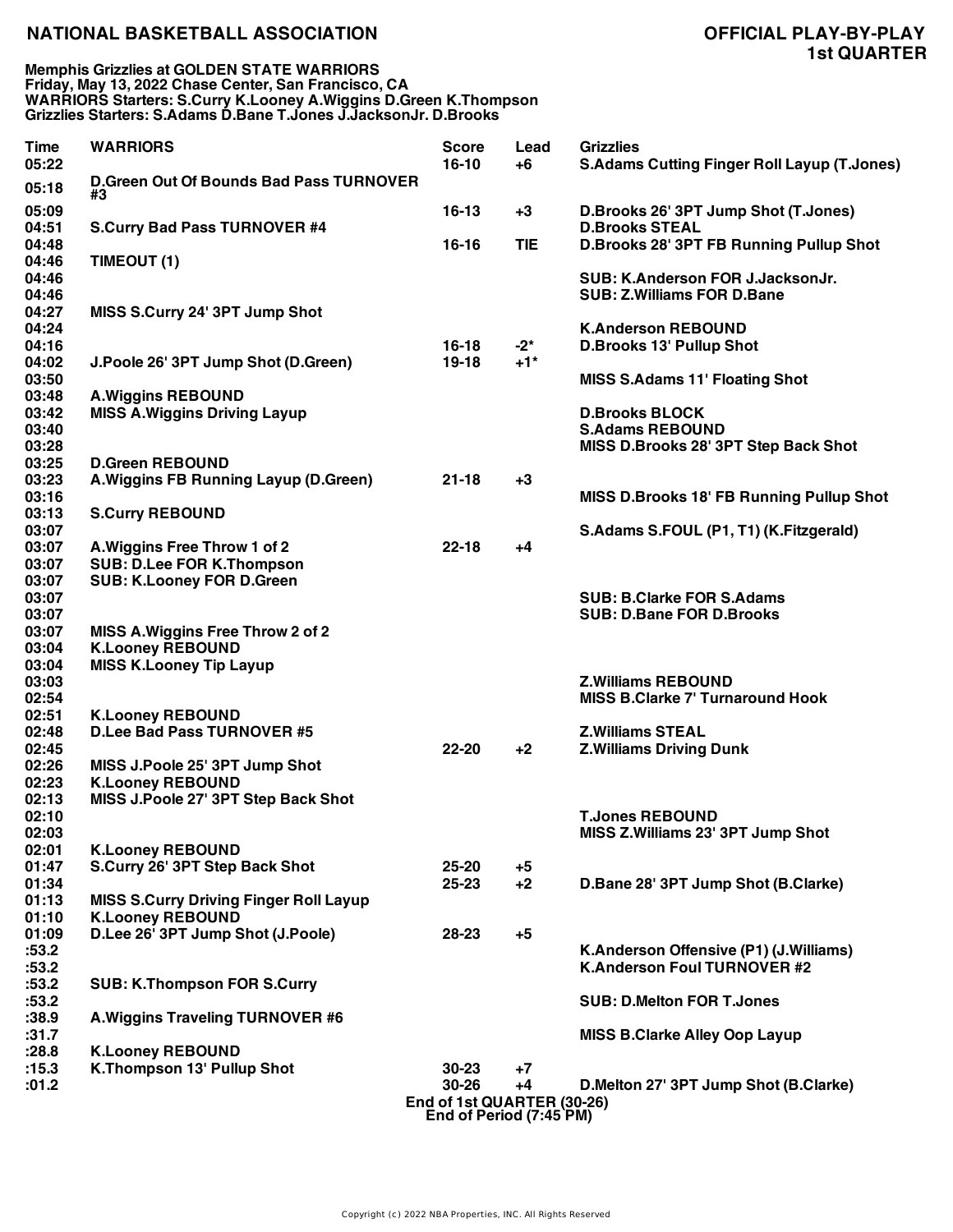**BIG HOME LEAD 8 \*LEAD CHANGES 3 BIG VISITOR LEAD 4 TIMES TIED 1**

**6 FOR 9 PTS TURNOVERS 2 FOR 3 PTS 11/26 FOR 42.3% FIELD GOALS 10/27 FOR 37% 1/2 FOR 50% FREE THROWS 1/2 FOR 50% OFF: 6 DEF: 15 REBOUNDS OFF: 3 DEF: 10 K.Thompson: 11 HIGH SCORER D.Brooks: 12 K.Looney: 11 HIGH REBOUNDER S.Adams: 5 D.Green: 3 HIGH ASSISTS T.Jones: 3**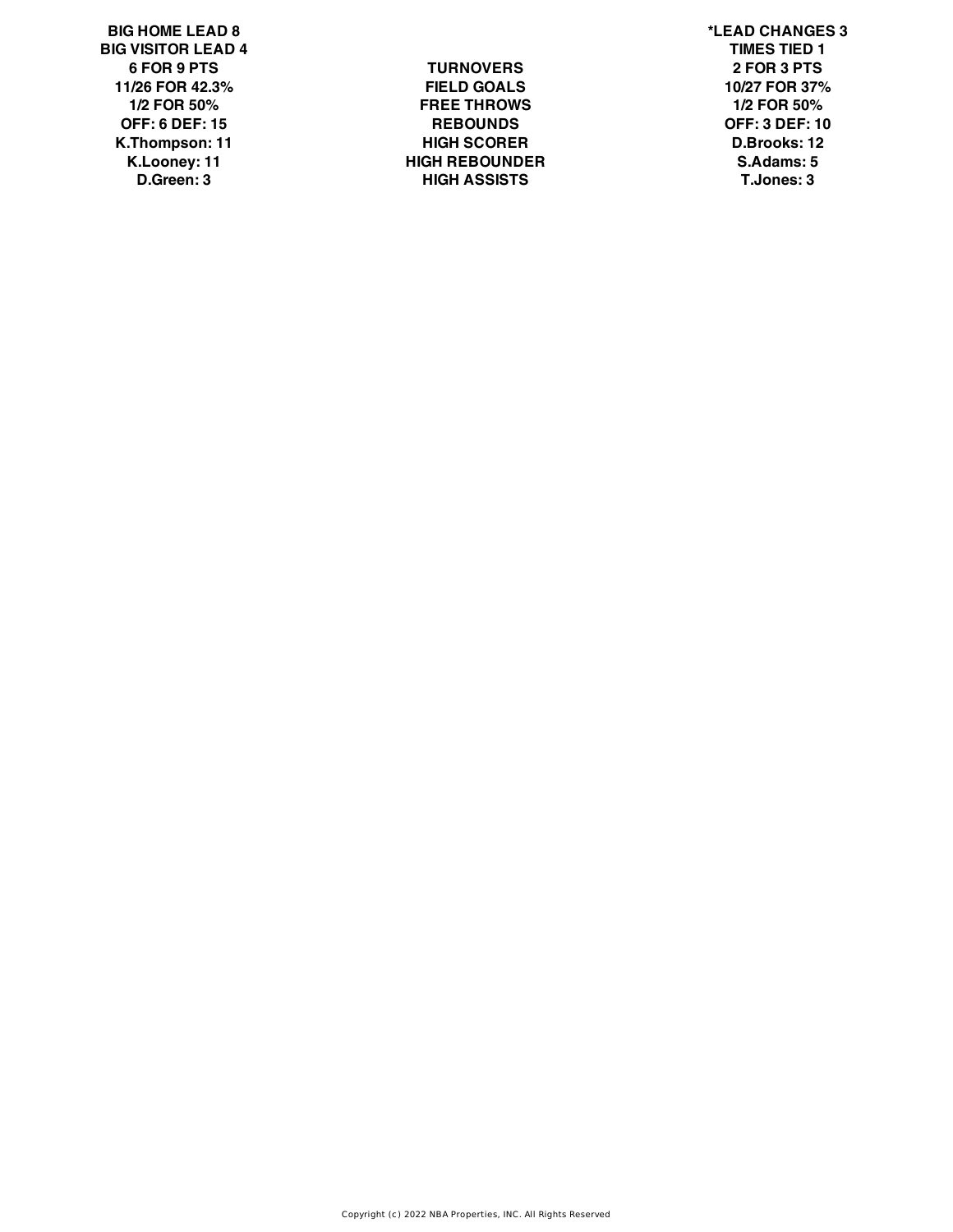**Memphis Grizzlies at GOLDEN STATE WARRIORS Friday, May 13, 2022 Chase Center, San Francisco, CA WARRIORS Starters: D.Lee J.Poole K.Thompson N.Bjelica D.Green Grizzlies Starters: D.Melton Z.Williams B.Clarke D.Bane J.JacksonJr.**

| <b>Time</b><br>12:00 | <b>WARRIORS</b>                          | <b>Score</b><br>Start of Period (7:49 PM) | Lead | <b>Grizzlies</b>                                        |
|----------------------|------------------------------------------|-------------------------------------------|------|---------------------------------------------------------|
| 12:00                | <b>Possession: Warriors</b>              | 30-26                                     | +4   |                                                         |
| 11:42                | J.Poole 25' 3PT Pullup Shot (N.Bjelica)  | $33 - 26$                                 | $+7$ |                                                         |
| 11:28                |                                          | 33-28                                     | $+5$ | J.JacksonJr. 11' Turnaround Hook (B.Clarke)             |
| 11:28                | D.Green S.FOUL (P2, T1) (J.Williams)     |                                           |      |                                                         |
| 11:28                |                                          |                                           |      | MISS J.JacksonJr. Free Throw 1 of 1                     |
| 11:26                | <b>D.Green REBOUND</b>                   |                                           |      |                                                         |
| 11:06                | MISS J.Poole 13' Step Back Shot          |                                           |      |                                                         |
| 11:02                | <b>WARRIORS REBOUND</b>                  |                                           |      |                                                         |
| 10:51                | <b>MISS K.Thompson 19' Pullup Shot</b>   |                                           |      |                                                         |
| 10:48                | <b>D.Lee REBOUND</b>                     |                                           |      |                                                         |
| 10:44                | MISS J.Poole 27' 3PT Jump Shot           |                                           |      |                                                         |
| 10:41                | <b>N.Bjelica REBOUND</b>                 |                                           |      |                                                         |
| 10:39                | K.Thompson 26' 3PT Jump Shot (N.Bjelica) | 36-28                                     | $+8$ |                                                         |
| 10:38                |                                          |                                           |      | TIMEOUT (2)                                             |
| 10:26                | N.Bjelica S.FOUL (P1, T2) (K.Fitzgerald) |                                           |      |                                                         |
| 10:26                |                                          | 36-29                                     | $+7$ | <b>B.Clarke Free Throw 1 of 2</b>                       |
| 10:26                |                                          | 36-30                                     | $+6$ | <b>B.Clarke Free Throw 2 of 2</b>                       |
| 10:11                | <b>MISS D.Green Layup</b>                |                                           |      | <b>J.JacksonJr. BLOCK</b>                               |
| 10:08                |                                          |                                           |      | <b>D.Melton REBOUND</b>                                 |
| 10:04                |                                          |                                           |      | MISS J.JacksonJr. 28' 3PT FB Jump Shot                  |
| 10:01                | <b>K.Thompson REBOUND</b>                |                                           |      |                                                         |
| 09:53                | K.Thompson 29' 3PT Jump Shot (J.Poole)   | 39-30                                     | $+9$ |                                                         |
| 09:34                |                                          | 39-33                                     | $+6$ | D.Melton 28' 3PT Pullup Shot                            |
| 09:19                | MISS N.Bjelica 29' 3PT Jump Shot         |                                           |      |                                                         |
| 09:16                |                                          |                                           |      | <b>D.Bane REBOUND</b>                                   |
|                      |                                          |                                           |      | <b>J.JacksonJr. 9' Driving Floating Bank Shot</b>       |
| 09:07                |                                          | 39-35                                     | +4   | (D.Bane)                                                |
| 08:51                | MISS K.Thompson 27' 3PT Pullup Shot      |                                           |      |                                                         |
| 08:49                |                                          |                                           |      | <b>J.JacksonJr. REBOUND</b>                             |
| 08:45                |                                          | 39-37                                     | $+2$ | <b>B.Clarke FB Running Alley Oop Dunk</b><br>(D.Melton) |
| 08:45                | TIMEOUT (2)                              |                                           |      |                                                         |
| 08:45                | <b>SUB: K.Looney FOR D.Lee</b>           |                                           |      |                                                         |
| 08:45                | <b>SUB: A.Wiggins FOR K.Thompson</b>     |                                           |      |                                                         |
| 08:45                | <b>SUB: S.Curry FOR N.Bjelica</b>        |                                           |      |                                                         |
| 08:45                |                                          |                                           |      | <b>SUB: D.Brooks FOR Z.Williams</b>                     |
| 08:23                | S.Curry 25' 3PT Step Back Shot           | 42-37                                     | +5   |                                                         |
| 08:13                |                                          |                                           |      | MISS D.Bane 31' 3PT FB Pullup Shot                      |
| 08:10                | <b>S.Curry REBOUND</b>                   |                                           |      |                                                         |
| 07:53                | J.Poole Lost Ball TURNOVER #7            |                                           |      | <b>D.Melton STEAL</b>                                   |
| 07:47                |                                          |                                           |      | MISS D.Brooks 23' 3PT FB Jump Shot                      |
| 07:45                |                                          |                                           |      | <b>B.Clarke REBOUND</b>                                 |
| 07:37                |                                          |                                           |      | MISS J.JacksonJr. 23' 3PT Jump Shot                     |
| 07:34                | <b>D.Green REBOUND</b>                   |                                           |      |                                                         |
| 07:28                | <b>J.Poole Driving Layup</b>             | 44-37                                     | $+7$ |                                                         |
| 07:28                |                                          |                                           |      | D.Bane S.FOUL (P1, T1) (J.Tiven)                        |
| 07:28                |                                          |                                           |      | <b>SUB: S.Adams FOR D.Melton</b>                        |
| 07:28                |                                          |                                           |      | <b>SUB: T.Jones FOR B.Clarke</b>                        |
| 07:28                | <b>MISS J.Poole Free Throw 1 of 1</b>    |                                           |      |                                                         |
| 07:26                |                                          |                                           |      | <b>D.Bane REBOUND</b>                                   |
| 07:13                |                                          | 44-40                                     | +4   | D.Brooks 29' 3PT Step Back Shot                         |
| 06:43                | MISS J.Poole 25' 3PT Jump Shot           |                                           |      | <b>D.Bane BLOCK</b>                                     |
| 06:42                | <b>WARRIORS REBOUND</b>                  |                                           |      |                                                         |
| 06:42                | <b>WARRIORS Shot Clock TURNOVER #8</b>   |                                           |      |                                                         |
| 06:31                |                                          |                                           |      | <b>MISS T.Jones 12' Driving Floating Shot</b>           |
| 06:29                | <b>J.Poole REBOUND</b>                   |                                           |      |                                                         |
| 06:22                | A. Wiggins Lost Ball TURNOVER #9         |                                           |      | <b>T.Jones STEAL</b>                                    |
| 06:18                |                                          |                                           |      | MISS D.Brooks 26' 3PT FB Pullup Shot                    |
| 06:16                |                                          |                                           |      | <b>D.Bane REBOUND</b>                                   |
| 06:05                |                                          | 44-43                                     | +1   | D.Brooks 28' 3PT Step Back Shot (S.Adams)               |
| 06:04                | TIMEOUT (3)                              |                                           |      |                                                         |
|                      |                                          |                                           |      |                                                         |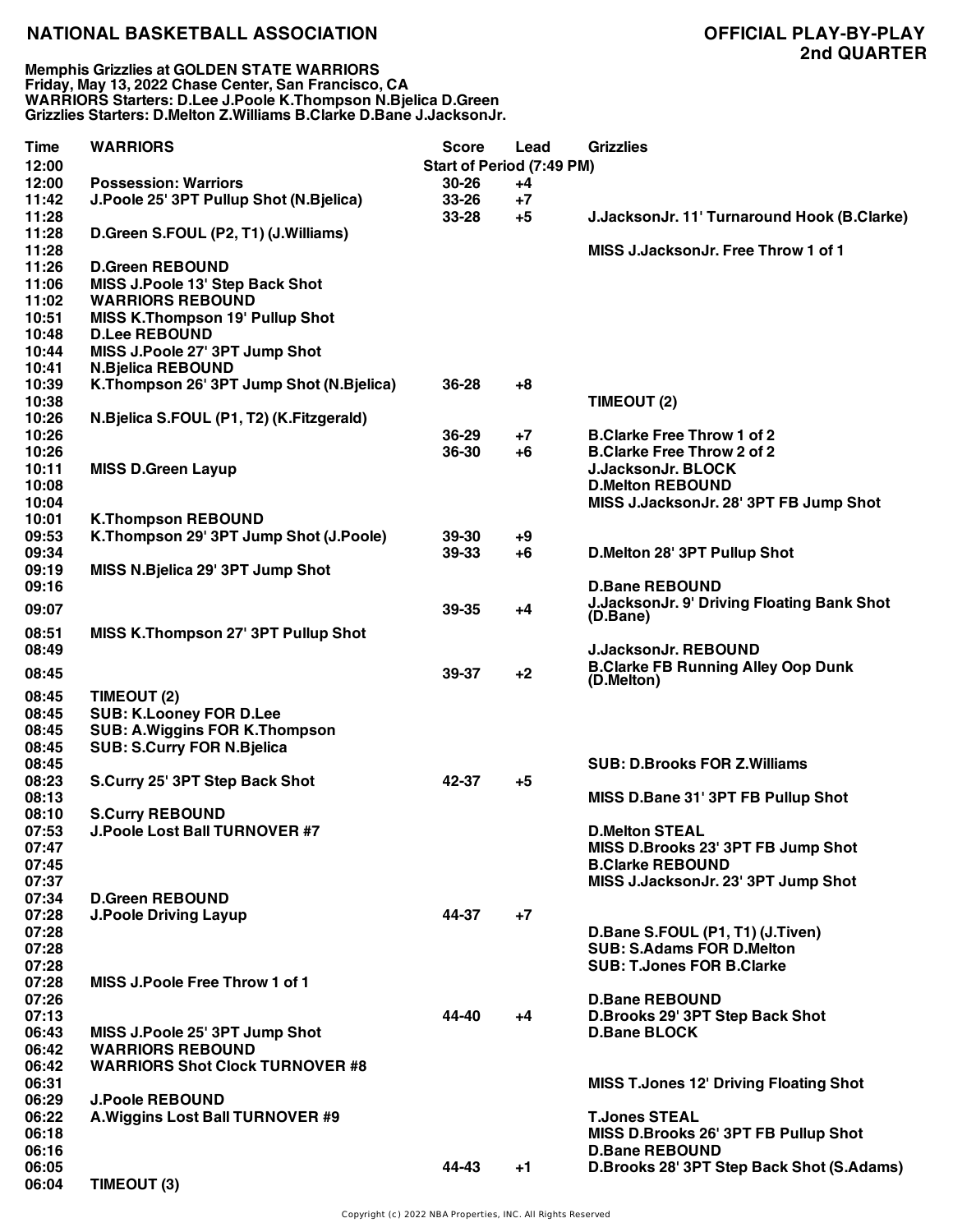**Memphis Grizzlies at GOLDEN STATE WARRIORS Friday, May 13, 2022 Chase Center, San Francisco, CA WARRIORS Starters: D.Lee J.Poole K.Thompson N.Bjelica D.Green Grizzlies Starters: D.Melton Z.Williams B.Clarke D.Bane J.JacksonJr.**

| Time           | <b>WARRIORS</b>                                                                             | Score          | Lead       | <b>Grizzlies</b>                                                    |
|----------------|---------------------------------------------------------------------------------------------|----------------|------------|---------------------------------------------------------------------|
| 06:04          | <b>SUB: K.Thompson FOR J.Poole</b>                                                          |                |            |                                                                     |
| 05:50          | MISS S.Curry 23' 3PT Jump Shot                                                              |                |            |                                                                     |
| 05:47          |                                                                                             |                |            | <b>T.Jones REBOUND</b>                                              |
| 05:43          |                                                                                             | 44-46          | $-2^{*}$   | T.Jones 26' 3PT FB Running Pullup Shot                              |
| 05:31<br>05:29 | <b>MISS S.Curry Finger Roll Layup</b>                                                       |                |            | <b>S.Adams REBOUND</b>                                              |
|                |                                                                                             |                |            | <b>J.JacksonJr. 7' Driving Floating Bank Shot</b>                   |
| 05:22          |                                                                                             | 44-48          | $-4$       | (T.Jones)                                                           |
| 05:05          | <b>MISS S.Curry 12' Driving Floating Shot</b>                                               |                |            |                                                                     |
| 05:03          | <b>A.Wiggins REBOUND</b>                                                                    |                |            |                                                                     |
| 05:00          | <b>MISS A. Wiggins 3' Hook</b>                                                              |                |            | <b>J.JacksonJr. BLOCK</b>                                           |
| 04:57          | <b>A.Wiggins REBOUND</b>                                                                    |                |            |                                                                     |
| 04:56<br>04:54 | <b>MISS A. Wiggins 5' Hook</b>                                                              |                |            | <b>T.Jones REBOUND</b>                                              |
| 04:51          | K.Looney P.FOUL (P2, T3) (K.Fitzgerald)                                                     |                |            |                                                                     |
| 04:51          | <b>SUB: D.Lee FOR D.Green</b>                                                               |                |            |                                                                     |
| 04:48          | A. Wiggins S.FOUL (P1, T4) (K. Fitzgerald)                                                  |                |            |                                                                     |
| 04:48          |                                                                                             | 44-49          | -5         | J. Jackson Jr. Free Throw 1 of 2                                    |
| 04:48          |                                                                                             |                |            | MISS J.JacksonJr. Free Throw 2 of 2                                 |
| 04:47          | <b>WARRIORS REBOUND</b>                                                                     |                |            |                                                                     |
| 04:32          | MISS A. Wiggins 25' 3PT Jump Shot                                                           |                |            |                                                                     |
| 04:29          |                                                                                             |                |            | <b>D.Bane REBOUND</b>                                               |
| 04:26          | D.Lee S.FOUL (P1.PN) (J.Tiven)                                                              |                |            |                                                                     |
| 04:26          | TIMEOUT (4)                                                                                 |                |            |                                                                     |
| 04:26          | Warriors Coach's Challenge D.Lee S.FOUL (J.Tiven): Call Stands                              |                |            |                                                                     |
| 04:26          | <b>SUB: D.Green FOR K.Looney</b>                                                            |                |            |                                                                     |
| 04:26          | <b>SUB: N.Bjelica FOR D.Lee</b>                                                             |                |            |                                                                     |
| 04:26<br>04:26 |                                                                                             | 44-50<br>44-51 | -6<br>$-7$ | D.Bane Free Throw 1 of 2<br>D.Bane Free Throw 2 of 2                |
| 04:12          | <b>D.Green Cutting Layup (S.Curry)</b>                                                      | 46-51          | -5         |                                                                     |
| 03:52          |                                                                                             |                |            | <b>MISS D.Brooks 8' Turnaround Shot</b>                             |
| 03:50          | <b>K.Thompson REBOUND</b>                                                                   |                |            |                                                                     |
| 03:32          | <b>D.Green Bad Pass TURNOVER #10</b>                                                        |                |            | <b>D.Brooks STEAL</b>                                               |
| 03:24          |                                                                                             |                |            | <b>MISS D.Brooks 10' Driving Floating Shot</b>                      |
| 03:23          | <b>WARRIORS REBOUND</b>                                                                     |                |            |                                                                     |
| 03:23          |                                                                                             |                |            | <b>D.Brooks FLAGRANT FOUL TYPE1 (P1, T2)</b>                        |
|                |                                                                                             |                |            | (K.Fitzgerald)                                                      |
| 03:23<br>03:23 | Double Technical - D.Brooks, K.Thompson (J.Williams)                                        | 47-51          | -4         |                                                                     |
| 03:23          | <b>S.Curry Flagrant Free Throw 1 of 2</b><br><b>MISS S.Curry Flagrant Free Throw 2 of 2</b> |                |            |                                                                     |
| 03:23          |                                                                                             |                |            | <b>SUB: B.Clarke FOR S.Adams</b>                                    |
|                | <b>S.Curry Out Of Bounds Bad Pass TURNOVER</b>                                              |                |            |                                                                     |
| 03:09          | #11                                                                                         |                |            |                                                                     |
| 02:52          |                                                                                             |                |            | MISS D.Brooks 12' Fadeaway Shot                                     |
| 02:49          | <b>D.Green REBOUND</b>                                                                      |                |            |                                                                     |
| 02:45          | MISS S.Curry 29' 3PT FB Jump Shot                                                           |                |            |                                                                     |
| 02:43          | <b>N.Bjelica REBOUND</b>                                                                    |                |            |                                                                     |
| 02:39          | MISS K.Thompson 27' 3PT Jump Shot                                                           |                |            |                                                                     |
| 02:36<br>02:23 |                                                                                             |                |            | <b>D.Brooks REBOUND</b><br><b>MISS J.JacksonJr. 8' Driving Hook</b> |
| 02:20          | <b>S.Curry REBOUND</b>                                                                      |                |            |                                                                     |
|                | K.Thompson Out Of Bounds Lost Ball                                                          |                |            |                                                                     |
| 02:17          | <b>TURNOVER #12</b>                                                                         |                |            |                                                                     |
| 02:17          | <b>SUB: J.Poole FOR N.Bjelica</b>                                                           |                |            |                                                                     |
| 02:08          |                                                                                             |                |            | MISS J.JacksonJr. 24' 3PT Jump Shot                                 |
| 02:05          | <b>K.Thompson REBOUND</b>                                                                   |                |            |                                                                     |
| 01:53          | <b>MISS A. Wiggins Layup</b>                                                                |                |            | J.JacksonJr. BLOCK                                                  |
| 01:49          |                                                                                             |                |            | <b>T.Jones REBOUND</b>                                              |
| 01:46          |                                                                                             |                |            | <b>MISS B.Clarke FB Running Layup</b>                               |
| 01:44<br>01:42 | <b>K.Thompson REBOUND</b>                                                                   |                |            | D.Bane S.FOUL (P2, T3) (J.Tiven)                                    |
| 01:42          | D.Green Free Throw 1 of 2                                                                   | 48-51          | -3         |                                                                     |
| 01:42          |                                                                                             |                |            | <b>SUB: Z.Williams FOR D.Brooks</b>                                 |
|                |                                                                                             |                |            |                                                                     |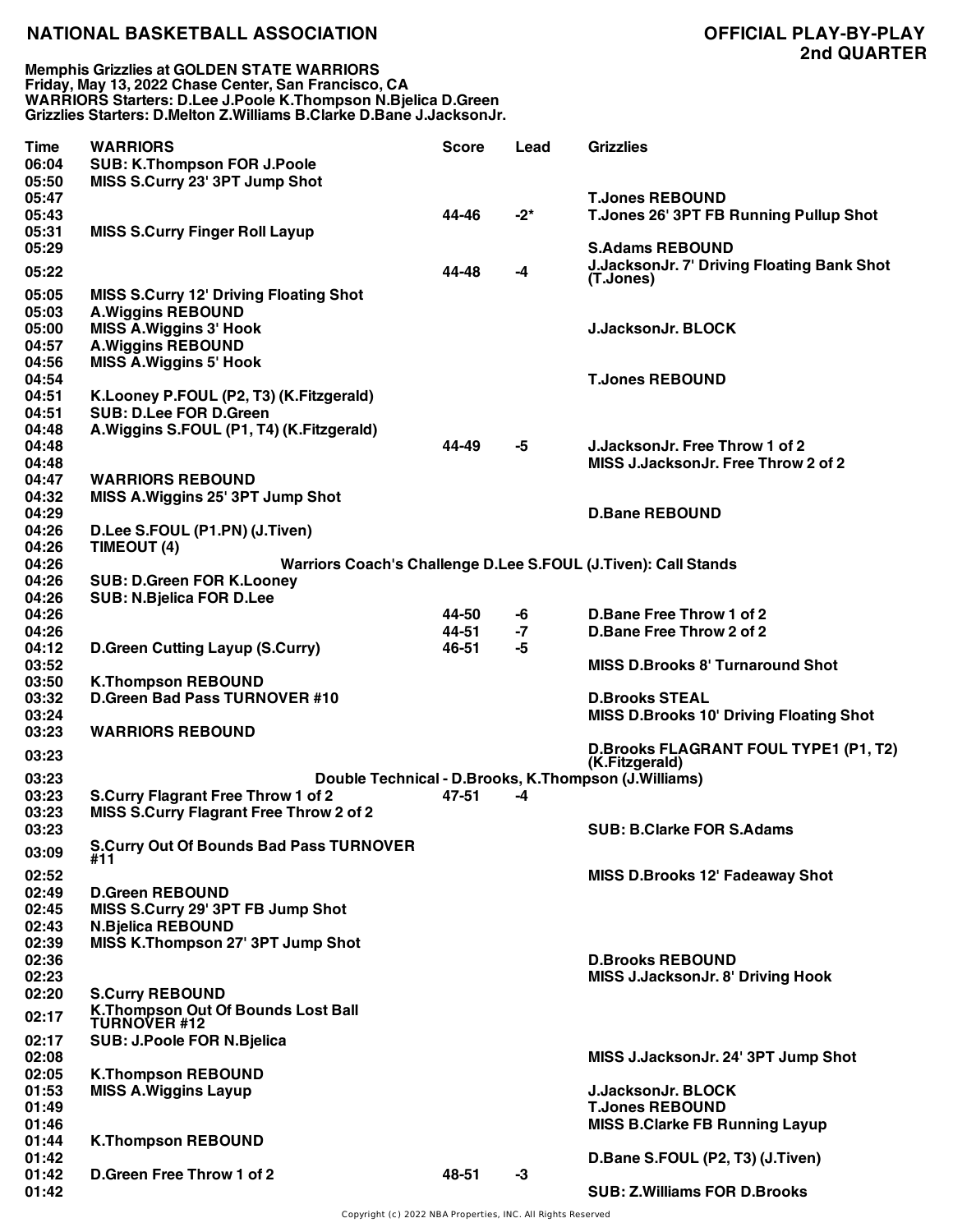**Memphis Grizzlies at GOLDEN STATE WARRIORS Friday, May 13, 2022 Chase Center, San Francisco, CA WARRIORS Starters: D.Lee J.Poole K.Thompson N.Bjelica D.Green Grizzlies Starters: D.Melton Z.Williams B.Clarke D.Bane J.JacksonJr.**

| <b>Time</b>                       | <b>WARRIORS</b>                                                                                                       | <b>Score</b>                                                                                          | Lead       | <b>Grizzlies</b>                                                                                    |  |  |
|-----------------------------------|-----------------------------------------------------------------------------------------------------------------------|-------------------------------------------------------------------------------------------------------|------------|-----------------------------------------------------------------------------------------------------|--|--|
| 01:42<br>01:30                    | D.Green Free Throw 2 of 2<br><b>S.Curry STEAL</b>                                                                     | 49-51                                                                                                 | $-2$       | <b>T.Jones Bad Pass TURNOVER #3</b>                                                                 |  |  |
| 01:26<br>01:15<br>01:13<br>01:07  | <b>S.Curry FB Running Layup</b><br><b>A.Wiggins BLOCK</b><br><b>D.Green REBOUND</b><br>MISS J.Poole 27' 3PT Jump Shot | $51 - 51$                                                                                             | <b>TIE</b> | <b>MISS D.Bane Cutting Layup</b>                                                                    |  |  |
| 01:05<br>01:01<br>:58.7<br>:51.3  | <b>A.Wiggins REBOUND</b><br>MISS J.Poole 27' 3PT Jump Shot<br><b>J.Poole BLOCK</b>                                    |                                                                                                       |            | <b>J.JacksonJr. REBOUND</b><br><b>MISS D.Bane Driving Layup</b>                                     |  |  |
| :51.3<br>:45.0                    | <b>WARRIORS REBOUND</b>                                                                                               |                                                                                                       |            | J.JacksonJr. S.FOUL (P1, T4) (J.Williams)                                                           |  |  |
| :45.0<br>:45.0                    | <b>S.Curry Free Throw 1 of 2</b><br><b>SUB: K.Looney FOR D.Green</b>                                                  | $52 - 51$                                                                                             | $+1*$      |                                                                                                     |  |  |
| :45.0                             |                                                                                                                       |                                                                                                       |            | <b>SUB: D.Brooks FOR T.Jones</b>                                                                    |  |  |
| :45.0<br>: 23.3<br>:21.2<br>:19.2 | S.Curry Free Throw 2 of 2                                                                                             | $53 - 51$                                                                                             | $+2$       | <b>MISS J.JacksonJr. Driving Layup</b><br><b>B.Clarke REBOUND</b><br><b>MISS B.Clarke Tip Layup</b> |  |  |
| :18.4<br>:01.6<br>:00.1           | <b>K.Looney REBOUND</b><br><b>MISS S.Curry Driving Finger Roll Layup</b><br><b>WARRIORS REBOUND</b>                   |                                                                                                       |            |                                                                                                     |  |  |
|                                   |                                                                                                                       | End of 2nd QUARTER (53-51)<br>End of Period (8:24 PM)                                                 |            |                                                                                                     |  |  |
|                                   | <b>BIG HOME LEAD 9</b><br><b>BIG VISITOR LEAD 7</b>                                                                   |                                                                                                       |            | *LEAD CHANGES 2<br><b>TIMES TIED 1</b>                                                              |  |  |
|                                   | 6 FOR 3 PTS<br>7/26 FOR 26.9%<br>5/7 FOR 71.4%                                                                        | <b>TURNOVERS</b><br><b>FIELD GOALS</b><br><b>FREE THROWS</b><br><b>REBOUNDS</b><br><b>HIGH SCORER</b> |            | 1 FOR 2 PTS<br>8/24 FOR 33.3%<br>5/7 FOR 71.4%                                                      |  |  |
|                                   | <b>OFF: 10 DEF: 15</b><br>S.Curry: 8                                                                                  |                                                                                                       |            | <b>OFF: 3 DEF: 11</b><br>J.JacksonJr.: 7                                                            |  |  |
|                                   | D.Green, K.Thompson: 4<br>N.Bjelica: 2                                                                                | <b>HIGH REBOUNDER</b><br><b>HIGH ASSISTS</b>                                                          |            | D.Bane: 4<br>5 TIED: 1                                                                              |  |  |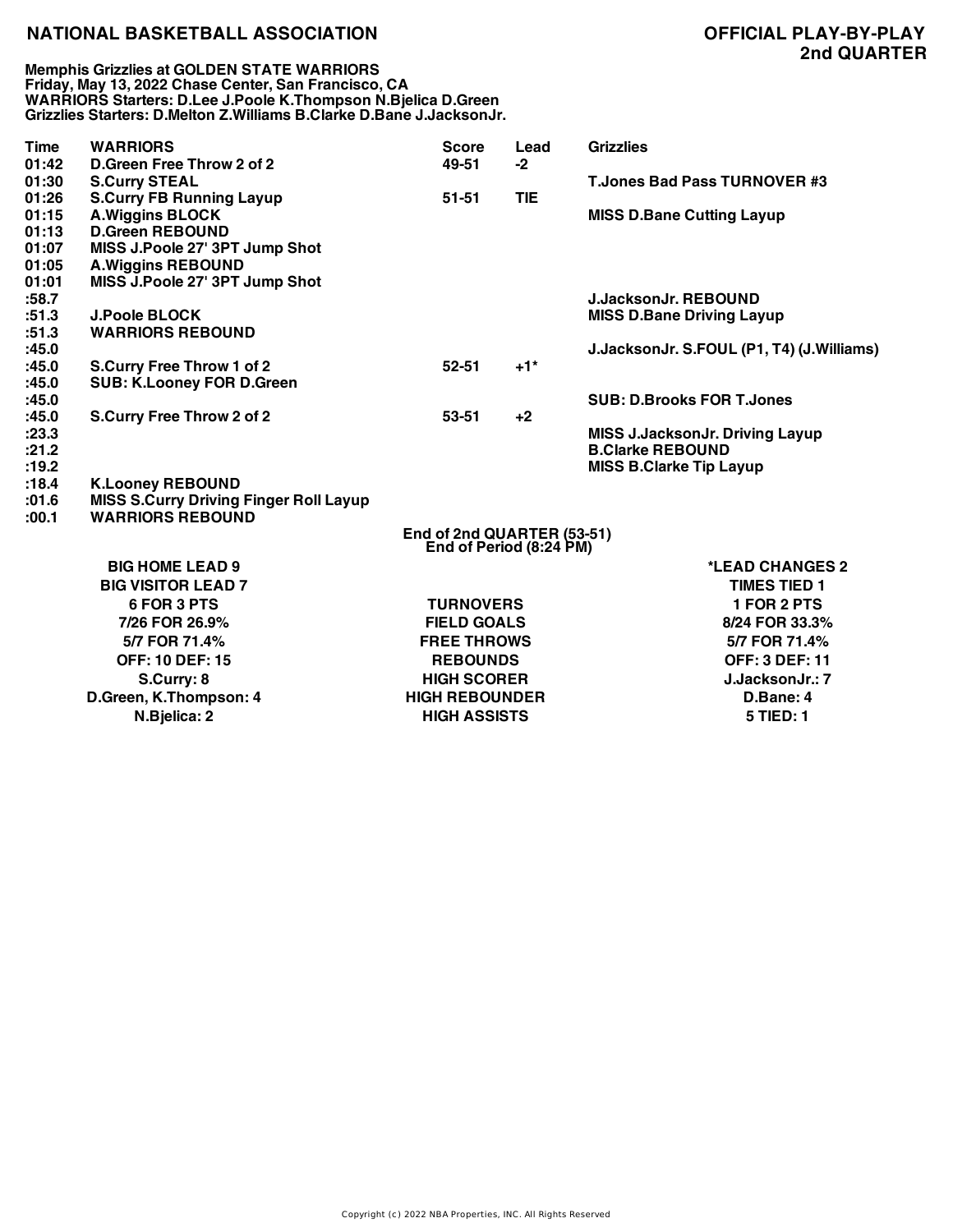**Memphis Grizzlies at GOLDEN STATE WARRIORS Friday, May 13, 2022 Chase Center, San Francisco, CA WARRIORS Starters: K.Looney K.Thompson A.Wiggins S.Curry D.Green Grizzlies Starters: J.JacksonJr. D.Bane D.Brooks T.Jones S.Adams**

| Time  | <b>WARRIORS</b>                              | <b>Score</b>              | Lead       | <b>Grizzlies</b>                               |
|-------|----------------------------------------------|---------------------------|------------|------------------------------------------------|
| 12:00 |                                              | Start of Period (8:40 PM) |            |                                                |
| 12:00 | <b>Possession: Warriors</b>                  | 53-51                     | +2         |                                                |
| 11:40 | MISS D.Green 27' 3PT Jump Shot               |                           |            |                                                |
| 11:38 |                                              |                           |            | <b>S.Adams REBOUND</b>                         |
| 11:15 | <b>S.Curry BLOCK</b>                         |                           |            | <b>MISS D.Brooks 16' Driving Floating Shot</b> |
| 11:14 |                                              |                           |            | <b>D.Brooks REBOUND</b>                        |
| 11:14 |                                              |                           |            | <b>MISS D.Brooks Layup</b>                     |
| 11:14 |                                              |                           |            | <b>Grizzlies REBOUND</b>                       |
| 11:13 |                                              |                           |            | <b>Grizzlies Shot Clock TURNOVER #4</b>        |
| 10:57 | <b>MISS A. Wiggins 19' Pullup Shot</b>       |                           |            |                                                |
| 10:54 | <b>A.Wiggins REBOUND</b>                     |                           |            |                                                |
| 10:49 | MISS K.Thompson 26' 3PT Jump Shot            |                           |            |                                                |
| 10:46 |                                              |                           |            | <b>D.Bane REBOUND</b>                          |
| 10:38 |                                              | 53-53                     | <b>TIE</b> | <b>D.Brooks Driving Layup (D.Bane)</b>         |
|       |                                              |                           |            |                                                |
| 10:22 | MISS S.Curry 27' 3PT Jump Shot               |                           |            |                                                |
| 10:19 |                                              |                           |            | <b>J.JacksonJr. REBOUND</b>                    |
| 10:15 | <b>K.Looney BLOCK</b>                        |                           |            | <b>MISS J.JacksonJr. Driving Layup</b>         |
| 10:14 |                                              |                           |            | <b>Grizzlies REBOUND</b>                       |
| 10:07 |                                              |                           |            | MISS J.JacksonJr. 4' Driving Floating Shot     |
| 10:06 |                                              |                           |            | <b>S.Adams REBOUND</b>                         |
| 10:06 | K. Thompson S. FOUL (P1, T1) (K. Fitzgerald) |                           |            |                                                |
| 10:06 |                                              |                           |            | <b>MISS S.Adams Free Throw 1 of 2</b>          |
| 10:06 |                                              | 53-54                     | $-1*$      | <b>S.Adams Free Throw 2 of 2</b>               |
| 09:52 | MISS K.Thompson 23' 3PT Jump Shot            |                           |            |                                                |
| 09:50 | <b>A.Wiggins REBOUND</b>                     |                           |            |                                                |
| 09:48 | <b>A.Wiggins Tip Layup</b>                   | 55-54                     | $+1*$      |                                                |
| 09:34 | <b>A.Wiggins BLOCK</b>                       |                           |            | <b>MISS T.Jones Cutting Layup</b>              |
| 09:32 | <b>K.Looney REBOUND</b>                      |                           |            |                                                |
| 09:31 | <b>MISS K.Thompson FB Running Layup</b>      |                           |            |                                                |
| 09:30 |                                              |                           |            | <b>Grizzlies REBOUND</b>                       |
| 09:18 | A. Wiggins P.FOUL (P2, T2) (K. Fitzgerald)   |                           |            |                                                |
| 09:12 |                                              |                           |            |                                                |
|       | <b>D.Green REBOUND</b>                       |                           |            | MISS D.Brooks 23' 3PT Jump Shot                |
| 09:10 |                                              |                           |            |                                                |
| 09:02 | <b>D.Green Lost Ball TURNOVER #13</b>        |                           |            | <b>T.Jones STEAL</b>                           |
| 08:58 | K.Thompson S.FOUL (P2, T3) (J.Tiven)         |                           |            |                                                |
| 08:58 |                                              |                           |            | MISS D.Bane Free Throw 1 of 2                  |
| 08:58 |                                              | 55-55                     | <b>TIE</b> | D.Bane Free Throw 2 of 2                       |
| 08:39 | MISS S.Curry 26' 3PT Jump Shot               |                           |            |                                                |
| 08:37 |                                              |                           |            | <b>T.Jones REBOUND</b>                         |
| 08:27 |                                              |                           |            | <b>MISS T.Jones 9' Driving Floating Shot</b>   |
| 08:22 | <b>K.Looney REBOUND</b>                      |                           |            |                                                |
| 08:18 | K.Thompson 23' 3PT FB Jump Shot (D.Green)    | 58-55                     | $+3$       |                                                |
| 07:55 |                                              | 58-58                     | <b>TIE</b> | D.Brooks 27' 3PT Step Back Shot (S.Adams)      |
| 07:46 | K.Thompson 26' 3PT Pullup Shot (D.Green)     | 61-58                     | $+3$       |                                                |
| 07:23 |                                              |                           |            | MISS T.Jones 28' 3PT Pullup Shot               |
| 07:22 | <b>WARRIORS REBOUND</b>                      |                           |            |                                                |
| 07:15 | K.Thompson 18' Pullup Shot (S.Curry)         | 63-58                     | $+5$       |                                                |
| 06:55 |                                              | 63-61                     | $+2$       | J.JacksonJr. 27' 3PT Pullup Shot               |
| 06:35 | K.Looney Alley Oop Dunk (D.Green)            | 65-61                     | $+4$       |                                                |
| 06:19 |                                              | 65-64                     | $+1$       | D.Bane 26' 3PT Jump Shot (T.Jones)             |
| 06:03 | D.Green 11' Floating Shot (S.Curry)          | 67-64                     | $+3$       |                                                |
| 05:42 |                                              | 67-66                     | $+1$       | <b>D.Bane Driving Layup (T.Jones)</b>          |
| 05:36 |                                              |                           |            |                                                |
|       | K.Thompson FB Running Layup (D.Green)        | 69-66                     | $+3$       |                                                |
| 05:32 |                                              |                           |            | T.Jones Offensive (P1) (J.Tiven)               |
| 05:32 |                                              |                           |            | <b>T.Jones Foul TURNOVER #5</b>                |
| 05:32 | TIMEOUT (5)                                  |                           |            |                                                |
| 05:32 |                                              |                           |            | <b>SUB: B.Clarke FOR S.Adams</b>               |
| 05:21 | MISS S.Curry 25' 3PT Jump Shot               |                           |            |                                                |
| 05:20 | <b>WARRIORS REBOUND</b>                      |                           |            |                                                |
| 05:20 |                                              |                           |            | T.Jones L.B Foul (P2, T1) (J.Williams)         |
| 05:20 | <b>SUB: J.Poole FOR K.Looney</b>             |                           |            |                                                |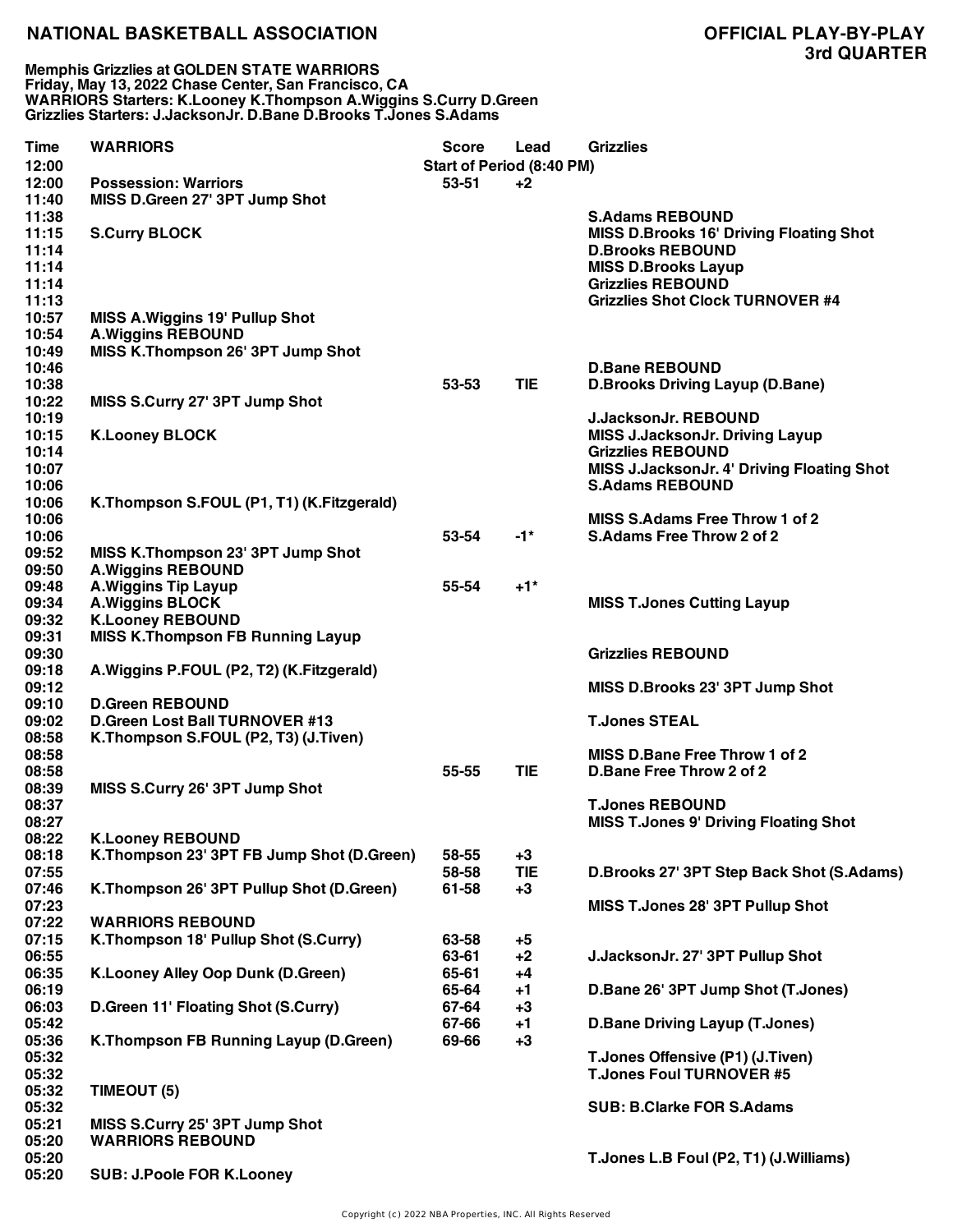**Memphis Grizzlies at GOLDEN STATE WARRIORS Friday, May 13, 2022 Chase Center, San Francisco, CA WARRIORS Starters: K.Looney K.Thompson A.Wiggins S.Curry D.Green Grizzlies Starters: J.JacksonJr. D.Bane D.Brooks T.Jones S.Adams**

| Time           | <b>WARRIORS</b>                                                           | <b>Score</b> | Lead                               | <b>Grizzlies</b>                                |
|----------------|---------------------------------------------------------------------------|--------------|------------------------------------|-------------------------------------------------|
| 05:12          | <b>S.Curry Out Of Bounds Bad Pass TURNOVER</b><br>#14                     |              |                                    |                                                 |
| 04:59          |                                                                           |              |                                    | <b>MISS B.Clarke 8' Floating Shot</b>           |
| 04:57          | <b>D.Green REBOUND</b>                                                    |              |                                    |                                                 |
| 04:53          | <b>D.Green Out Of Bounds Bad Pass TURNOVER</b><br>#15                     |              |                                    |                                                 |
| 04:41          |                                                                           | 69-68        | $+1$                               | J.JacksonJr. 7' Turnaround Hook (D.Brooks)      |
| 04:26          | <b>MISS K.Thompson 16' Step Back Shot</b>                                 |              |                                    |                                                 |
| 04:23          |                                                                           |              |                                    | <b>T.Jones REBOUND</b>                          |
| 04:18          |                                                                           |              |                                    | MISS T.Jones 28' 3PT Jump Shot                  |
| 04:16          | <b>K.Thompson REBOUND</b>                                                 |              |                                    |                                                 |
| 04:14          | <b>K.Thompson Out Of Bounds Bad Pass</b><br><b>TURNOVER #16</b>           |              |                                    |                                                 |
| 04:14          |                                                                           |              |                                    | <b>SUB: D.Melton FOR D.Bane</b>                 |
| 04:01          |                                                                           |              |                                    | <b>MISS J.JacksonJr. 9' Turnaround Hook</b>     |
| 03:59          | <b>D.Green REBOUND</b>                                                    |              |                                    |                                                 |
| 03:48          | A. Wiggins 26' 3PT Jump Shot (S. Curry)                                   | 72-68        | +4                                 |                                                 |
| 03:32          |                                                                           |              |                                    | <b>MISS B.Clarke 5' Driving Hook</b>            |
| 03:30          | <b>J.Poole REBOUND</b>                                                    |              |                                    |                                                 |
| 03:24<br>03:21 | MISS S.Curry 26' 3PT Jump Shot                                            |              |                                    | <b>J.JacksonJr. REBOUND</b>                     |
| 03:16          | <b>A.Wiggins BLOCK</b>                                                    |              |                                    | <b>MISS D.Melton Driving Reverse Layup</b>      |
| 03:16          |                                                                           |              |                                    | <b>D.Melton REBOUND</b>                         |
| 03:16          |                                                                           |              |                                    | <b>D.Melton Bad Pass TURNOVER #6</b>            |
| 03:13          |                                                                           |              |                                    | J.JacksonJr. L.B Foul (P2, T2) (K.Fitzgerald)   |
| 03:13          | <b>SUB: D.Lee FOR K.Thompson</b>                                          |              |                                    |                                                 |
| 03:02          | MISS D.Lee 27' 3PT Jump Shot                                              |              |                                    |                                                 |
| 02:59          |                                                                           |              |                                    | <b>D.Brooks REBOUND</b>                         |
| 02:56<br>02:56 |                                                                           |              |                                    | TIMEOUT (3)<br>SUB: K.Anderson FOR J.JacksonJr. |
| 02:46          |                                                                           |              |                                    | <b>MISS T.Jones 10' Driving Floating Shot</b>   |
| 02:45          | <b>WARRIORS REBOUND</b>                                                   |              |                                    |                                                 |
| 02:34          | <b>J.Poole Driving Layup</b>                                              | 74-68        | +6                                 |                                                 |
| 02:14          | D.Green S.FOUL (P3, T4) (J.Tiven)                                         |              |                                    |                                                 |
| 02:14          |                                                                           | 74-69        | $+5$                               | <b>B.Clarke Free Throw 1 of 2</b>               |
| 02:14          | <b>SUB: K.Looney FOR D.Lee</b>                                            |              |                                    |                                                 |
| 02:14<br>02:14 | <b>SUB: N.Bjelica FOR A.Wiggins</b><br><b>SUB: K.Thompson FOR D.Green</b> |              |                                    |                                                 |
| 02:14          |                                                                           |              |                                    | <b>SUB: D.Bane FOR T.Jones</b>                  |
| 02:14          |                                                                           | 74-70        | +4                                 | <b>B.Clarke Free Throw 2 of 2</b>               |
| 01:59          | <b>MISS J.Poole 6' Driving Floating Shot</b>                              |              |                                    |                                                 |
| 01:57          |                                                                           |              |                                    | <b>K.Anderson REBOUND</b>                       |
| 01:49          |                                                                           | 74-72        | $+2$                               | <b>D.Bane FB Running Layup</b>                  |
| 01:36          | <b>J.Poole Out Of Bounds Bad Pass TURNOVER</b><br>#17                     |              |                                    |                                                 |
| 01:21          |                                                                           | 74-75        | $-1*$                              | D.Bane 25' 3PT Step Back Shot (K.Anderson)      |
| 01:02          | S.Curry 11' Step Back Shot                                                | 76-75        | $+1*$                              |                                                 |
| :51.9          |                                                                           |              |                                    | MISS D.Melton 24' 3PT Jump Shot                 |
| :49.9          | <b>K.Thompson REBOUND</b>                                                 |              |                                    |                                                 |
| :41.9          | <b>S.Curry Driving Finger Roll Layup</b>                                  | 78-75        | $+3$                               |                                                 |
| :24.4          |                                                                           | 78-77        | $+1$                               | <b>D.Melton Driving Layup (B.Clarke)</b>        |
| 0.80:          |                                                                           |              |                                    | D.Melton P.FOUL (P1, T3) (K.Fitzgerald)         |
| :01.7<br>:00.7 | MISS S.Curry 33' 3PT Step Back Shot                                       |              |                                    | <b>D.Bane REBOUND</b>                           |
|                |                                                                           |              | $Endof$ $Ord$ $OII$ $DTED$ (70 77) |                                                 |

**End of 3rd QUARTER (78-77) End of Period (9:06 PM)**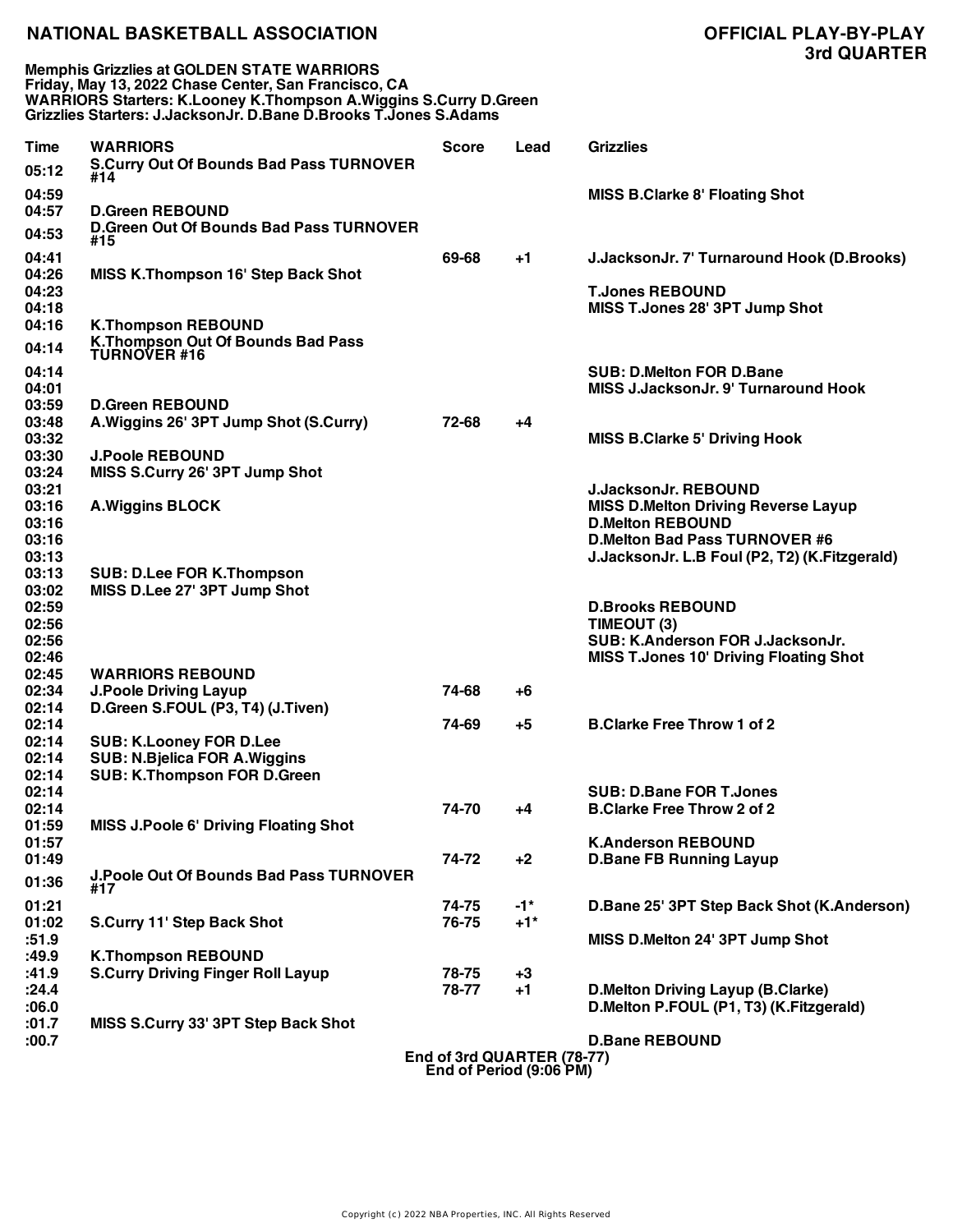**BIG HOME LEAD 6 \*LEAD CHANGES 4 BIG VISITOR LEAD 1 TIMES TIED 3**

**5 FOR 6 PTS TURNOVERS 3 FOR 0 PTS 11/24 FOR 45.8% FIELD GOALS 9/24 FOR 37.5% 0/0 FOR 0% FREE THROWS 4/6 FOR 66.7% OFF: 3 DEF: 10 REBOUNDS OFF: 7 DEF: 10 K.Thompson: 10 HIGH SCORER D.Bane: 11 D.Green: 3 HIGH REBOUNDER 5 TIED: 2 D.Green: 4 HIGH ASSISTS T.Jones: 2**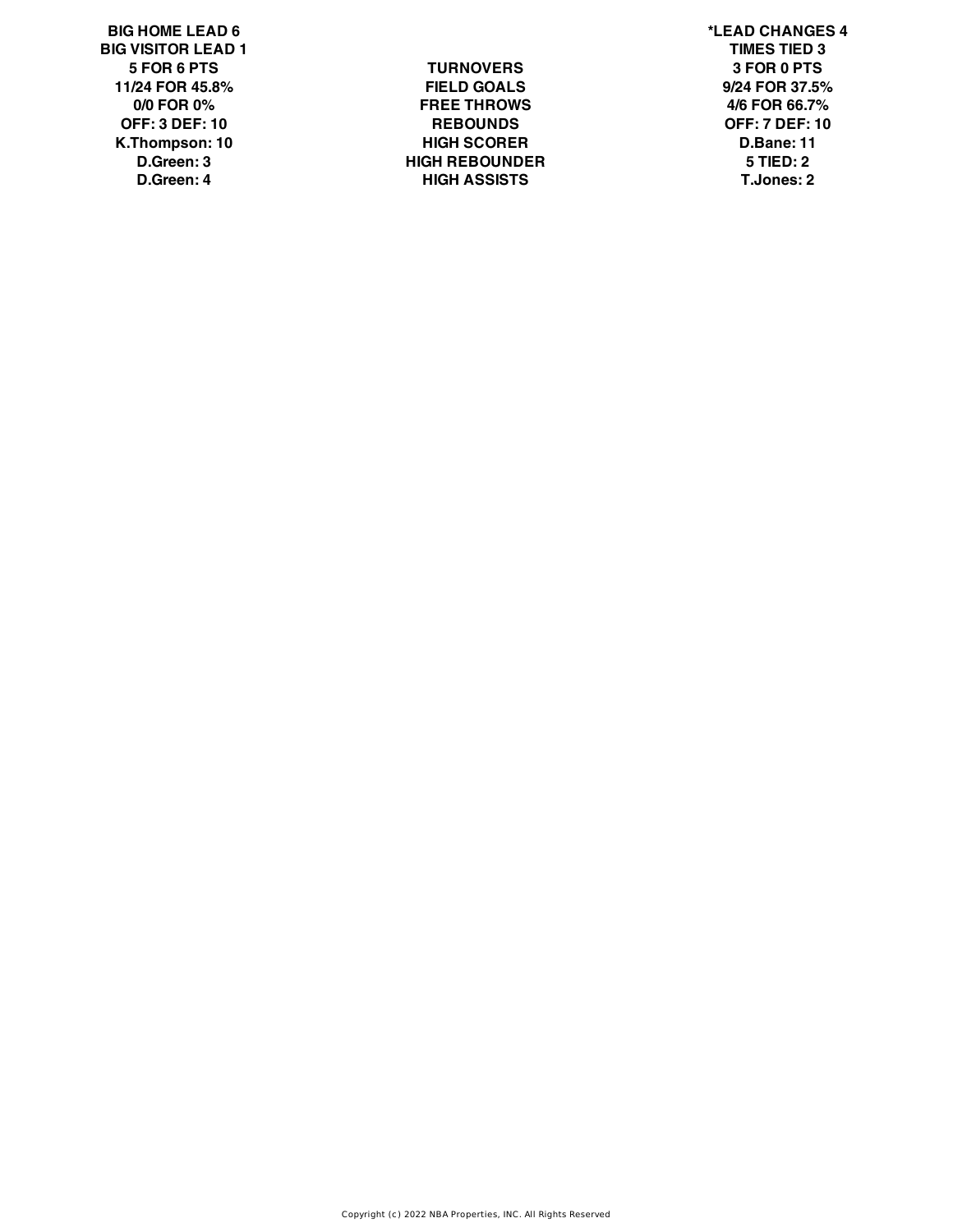**Memphis Grizzlies at GOLDEN STATE WARRIORS Friday, May 13, 2022 Chase Center, San Francisco, CA WARRIORS Starters: J.Poole K.Looney K.Thompson A.Wiggins D.Lee Grizzlies Starters: D.Melton K.Anderson D.Bane S.Adams Z.Williams**

| <b>Time</b> | <b>WARRIORS</b>                                                 | Score     | Lead                      | <b>Grizzlies</b>                              |
|-------------|-----------------------------------------------------------------|-----------|---------------------------|-----------------------------------------------|
| 12:00       |                                                                 |           | Start of Period (9:10 PM) |                                               |
| 12:00       |                                                                 | 78-77     | $+1$                      | <b>Possession: Grizzlies</b>                  |
| 11:45       |                                                                 |           |                           | <b>MISS D.Melton 6' Driving Floating Shot</b> |
| 11:43       | <b>K.Looney REBOUND</b>                                         |           |                           |                                               |
| 11:27       | <b>MISS K.Thompson 11' Driving Floating Bank</b><br><b>Shot</b> |           |                           |                                               |
| 11:25       | <b>K.Looney REBOUND</b>                                         |           |                           |                                               |
| 11:22       | <b>MISS K.Looney Tip Layup</b>                                  |           |                           |                                               |
| 11:21       | <b>K.Looney REBOUND</b>                                         |           |                           |                                               |
| 11:21       | <b>MISS K.Looney Tip Layup</b>                                  |           |                           |                                               |
| 11:20       | <b>D.Lee REBOUND</b>                                            |           |                           |                                               |
| 11:13       | A. Wiggins 26' 3PT Jump Shot (K. Thompson)                      | 81-77     | $+4$                      |                                               |
| 10:58       |                                                                 | 81-79     | $+2$                      | <b>D.Bane Cutting Layup (S.Adams)</b>         |
| 10:45       | MISS J.Poole 26' 3PT Jump Shot                                  |           |                           |                                               |
| 10:43       |                                                                 |           |                           | <b>K.Anderson REBOUND</b>                     |
| 10:28       | <b>K.Thompson BLOCK</b>                                         |           |                           | <b>MISS D.Bane Driving Layup</b>              |
| 10:27       |                                                                 |           |                           | <b>Grizzlies REBOUND</b>                      |
| 10:27       |                                                                 |           |                           | <b>SUB: D.Brooks FOR D.Melton</b>             |
| 10:23       |                                                                 | 81-81     | <b>TIE</b>                | D.Brooks 10' Step Back Shot (K.Anderson)      |
| 09:56       | A. Wiggins 20' Step Back Shot                                   | 83-81     | $+2$                      |                                               |
| 09:39       |                                                                 |           |                           | MISS D.Brooks 28' 3PT Pullup Shot             |
| 09:36       | <b>A.Wiggins REBOUND</b>                                        |           |                           |                                               |
| 09:22       | <b>MISS A. Wiggins 7' Turnaround Hook</b>                       |           |                           |                                               |
| 09:19       |                                                                 |           |                           | <b>S.Adams REBOUND</b>                        |
| 09:16       | <b>K.Thompson BLOCK</b>                                         |           |                           | <b>MISS D.Brooks FB Running Layup</b>         |
| 09:16       | <b>WARRIORS REBOUND</b>                                         |           |                           |                                               |
| 09:16       | <b>SUB: D.Green FOR D.Lee</b>                                   |           |                           |                                               |
| 09:16       |                                                                 |           |                           | SUB: J.JacksonJr. FOR K.Anderson              |
| 09:07       | MISS J.Poole 30' 3PT Pullup Shot                                |           |                           |                                               |
| 09:01       | <b>A.Wiggins REBOUND</b>                                        |           |                           |                                               |
| 09:01       | MISS J.Poole 25' 3PT Jump Shot                                  |           |                           |                                               |
| 08:58       | <b>D.Green REBOUND</b>                                          |           |                           |                                               |
| 08:57       | MISS K.Thompson 23' 3PT Jump Shot                               |           |                           |                                               |
| 08:56       |                                                                 |           |                           | <b>Grizzlies REBOUND</b>                      |
| 08:31       |                                                                 | 83-83     | <b>TIE</b>                | <b>D.Brooks Driving Layup</b>                 |
| 08:21       |                                                                 |           |                           | S.Adams S.FOUL (P2, T1) (J.Tiven)             |
| 08:21       | J. Poole Free Throw 1 of 2                                      | 84-83     | $+1$                      |                                               |
| 08:21       | <b>SUB: S.Curry FOR A. Wiggins</b>                              |           |                           |                                               |
| 08:21       |                                                                 |           |                           | <b>SUB: T.Jones FOR Z.Williams</b>            |
| 08:21       | J. Poole Free Throw 2 of 2                                      | 85-83     | +2                        |                                               |
| 08:02       |                                                                 | 85-86     | -1*                       | D.Brooks 22' 3PT Step Back Shot (T.Jones)     |
| 07:48       | <b>MISS D.Green Cutting Layup</b>                               |           |                           | <b>J.JacksonJr. BLOCK</b>                     |
| 07:46       | <b>K.Looney REBOUND</b>                                         |           |                           |                                               |
| 07:37       | D.Green Layup (K.Looney)                                        | 87-86     | $+1"$                     |                                               |
| 07:24       | <b>K.Thompson BLOCK</b>                                         |           |                           | <b>MISS T.Jones Driving Layup</b>             |
| 07:21       | <b>J.Poole REBOUND</b>                                          |           |                           |                                               |
| 07:14       | <b>MISS K.Thompson 27' 3PT Pullup Shot</b>                      |           |                           |                                               |
| 07:11       |                                                                 |           |                           | <b>S.Adams REBOUND</b>                        |
| 07:08       |                                                                 |           |                           | TIMEOUT (4)                                   |
| 07:08       |                                                                 |           |                           |                                               |
| 06:55       | <b>SUB: A.Wiggins FOR J.Poole</b>                               | 87-89     | $-2^*$                    | D.Bane 26' 3PT Step Back Shot (T.Jones)       |
|             |                                                                 | $90 - 89$ | $+1*$                     |                                               |
| 06:29       | A. Wiggins 27' 3PT Jump Shot (K. Looney)                        |           |                           |                                               |
| 06:14       | <b>A.Wiggins STEAL</b>                                          |           |                           | <b>D.Brooks Lost Ball TURNOVER #7</b>         |
| 06:10       | <b>A. Wiggins FB Running Dunk</b>                               | $92 - 89$ | $+3$                      |                                               |
| 05:50       |                                                                 |           |                           | <b>MISS D.Brooks Driving Layup</b>            |
| 05:47       | <b>D.Green REBOUND</b>                                          |           |                           |                                               |
| 05:45       | S.Curry 28' 3PT FB Running Shot (D.Green)                       | 95-89     | $+6$                      |                                               |
| 05:43       |                                                                 |           |                           | TIMEOUT (5)                                   |
| 05:25       |                                                                 |           |                           | MISS D.Brooks 26' 3PT Jump Shot               |
| 05:22       | <b>WARRIORS REBOUND</b>                                         |           |                           |                                               |
| 05:04       | <b>D.Green Cutting Dunk (K.Looney)</b>                          | 97-89     | $+8$                      |                                               |
| 04:46       | S.Curry S.FOUL (P3, T1) (K.Fitzgerald)                          |           |                           |                                               |